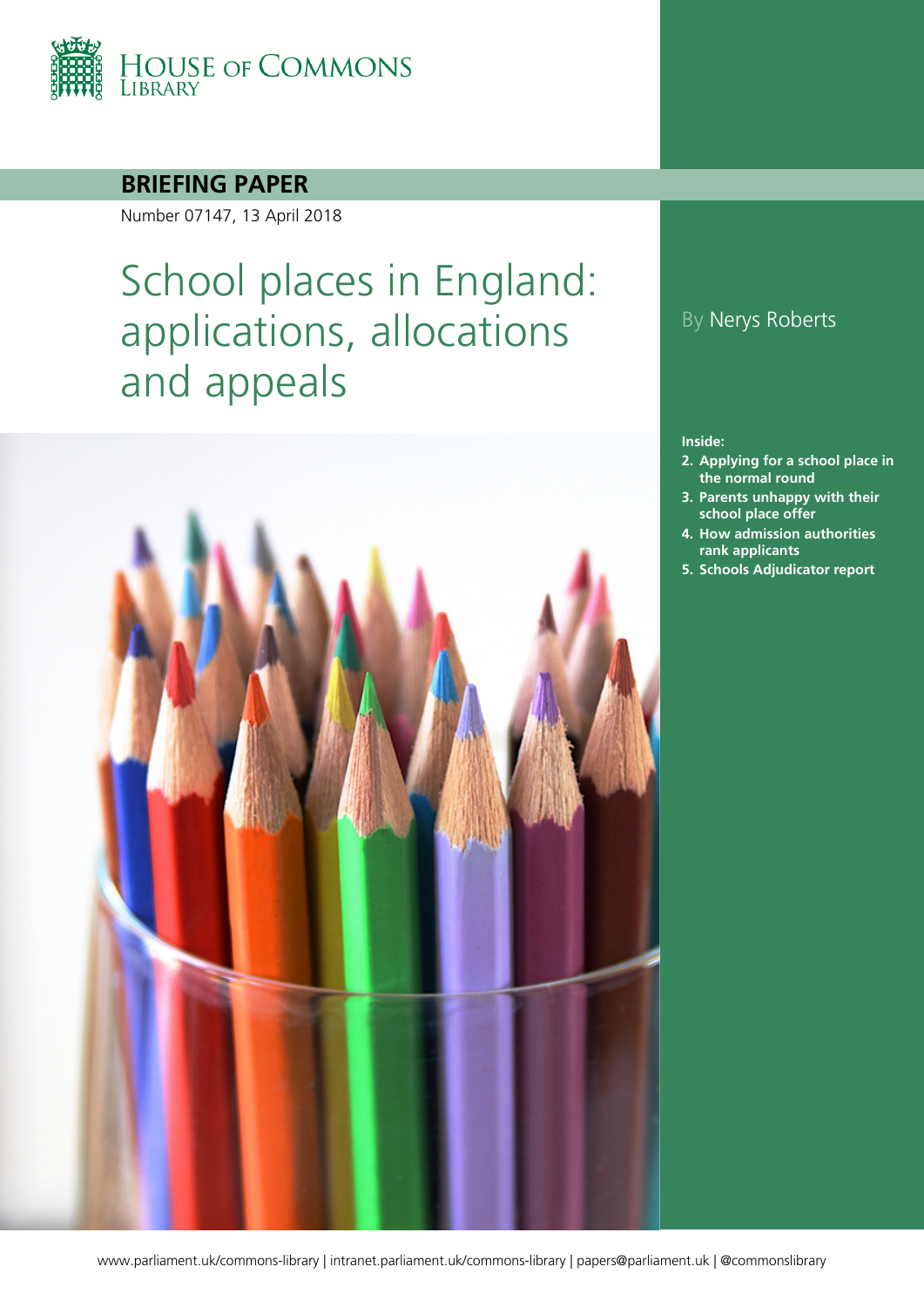## **Contents**

| <b>Summary</b>          |                                                                                                                                                                                                                                                                                                                     | 4                                            |
|-------------------------|---------------------------------------------------------------------------------------------------------------------------------------------------------------------------------------------------------------------------------------------------------------------------------------------------------------------|----------------------------------------------|
| 1.1                     | Who decides school admissions policies in England?<br>School admission authorities and the School Admissions Code 5<br>Determining and consulting on admission arrangements<br>The Schools Adjudicator – objections to admission<br>arrangements                                                                    | 5<br>5<br>5                                  |
|                         |                                                                                                                                                                                                                                                                                                                     |                                              |
| 2.<br>2.1               | Applying for a school place in the normal round<br>School starting age in England<br>Summer born children starting school                                                                                                                                                                                           | 7<br>8<br>8                                  |
|                         | Deferring a reception place, or attending part-time                                                                                                                                                                                                                                                                 | 8                                            |
| 2.2                     | School application process<br>Choosing schools                                                                                                                                                                                                                                                                      | 9<br>9                                       |
|                         | Myths about naming more than one school on the application<br>form                                                                                                                                                                                                                                                  |                                              |
| 2.3                     | Nominating schools in other local authority areas<br>Special situations - FAQs                                                                                                                                                                                                                                      | 9<br>9<br>9                                  |
|                         | When a child has two addresses because of shared care<br>Moving house after the application deadline                                                                                                                                                                                                                | 9<br>10                                      |
| 2.4                     | School places for children returning or arriving from abroad<br>Help for parents and carers                                                                                                                                                                                                                         | 10<br>11                                     |
| 2.5                     | Obtaining a school place dishonestly                                                                                                                                                                                                                                                                                | 11                                           |
| 3.<br>3.1<br>3.2<br>3.3 | Parents unhappy with their school place offer<br>National offer day<br>Waiting lists<br>School admission appeals<br>The infant class size rule<br>Infant class size appeals: what can appeal panels consider?<br>Other appeals: what can appeal panels consider?<br>Support for parents or carers wanting to appeal | 12<br>12<br>12<br>12<br>13<br>13<br>14<br>14 |
| 3.4                     | Further avenues of complaint                                                                                                                                                                                                                                                                                        | 14                                           |
| 4.<br>4.1               | How admission authorities rank applicants<br>Children automatically receiving the highest priority<br>Looked after and previously looked after children<br>Children adopted from overseas<br>Children with a statement of special educational needs or an                                                           | 16<br>16<br>16<br>16                         |
| 4.2<br>4.3              | Education, Health and Care Plan (EHCP)<br>Commonly-used oversubscription criteria<br>Selection by ability or aptitude                                                                                                                                                                                               | 17<br>17<br>17                               |
| 4.4                     | Faith-based oversubscription criteria<br>Government consultation on new faith free school admissions                                                                                                                                                                                                                | 17                                           |
|                         |                                                                                                                                                                                                                                                                                                                     | 18                                           |
|                         |                                                                                                                                                                                                                                                                                                                     |                                              |

Cover page image copyright: [Canon 550d -](https://www.flickr.com/photos/doug88888/4544745031/in/photolist-7VB1mX-7C18Qe-5QuPMX-62jvff-3169bQ-5tEVW5-5tEVUL-Mm693-b5ZqJ4-6Zbcn9-8BtFUy-9rEiiy-fyAwQ6-4tmSnP-9bgDrN-4tqX5u-8YqKYW-4tqX5m-uvZKo-orWSq-aQrz5x-4nr1go-8yVMS2-rSRsY8-moCELr-epteAg-jKDYNM-uteksC-8XPhS-ve4g-7STuq4-pDrQDV-bRUnV6-5VKNLy-iZputz-8VXkZV-9YjpEZ-oskNT-byNUWK-8ccHN-9qorjQ-53kmwy-71G7N7-5VFnC8-5Y5u4o-b5ZoVr-qteqJt-5nZyed-8CwcC-kL8FNw) Pencil Colour [b](https://www.flickr.com/photos/doug88888/4544745031/in/photolist-7VB1mX-7C18Qe-5QuPMX-62jvff-3169bQ-5tEVW5-5tEVUL-Mm693-b5ZqJ4-6Zbcn9-8BtFUy-9rEiiy-fyAwQ6-4tmSnP-9bgDrN-4tqX5u-8YqKYW-4tqX5m-uvZKo-orWSq-aQrz5x-4nr1go-8yVMS2-rSRsY8-moCELr-epteAg-jKDYNM-uteksC-8XPhS-ve4g-7STuq4-pDrQDV-bRUnV6-5VKNLy-iZputz-8VXkZV-9YjpEZ-oskNT-byNUWK-8ccHN-9qorjQ-53kmwy-71G7N7-5VFnC8-5Y5u4o-b5ZoVr-qteqJt-5nZyed-8CwcC-kL8FNw)y [@Doug88888.](https://www.flickr.com/photos/doug88888/) Licensed under [CC BY 2.0](https://creativecommons.org/licenses/by-nc-sa/2.0/) [/](https://creativecommons.org/licenses/by-nc-sa/2.0/) image cropped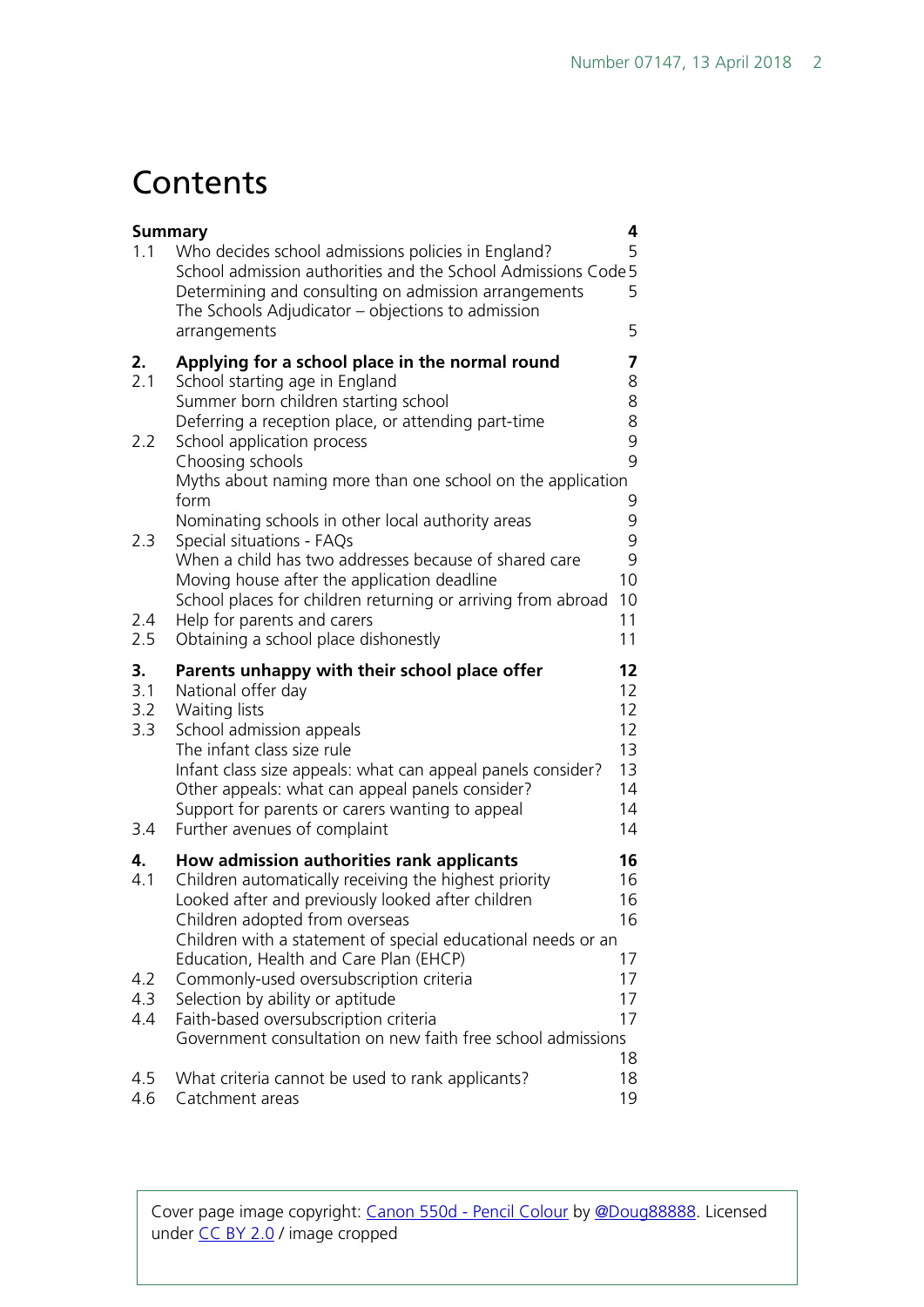| 5. Schools Adjudicator report                    | 21 |
|--------------------------------------------------|----|
| Fair access protocols for hard-to-place children | 20 |
| 4.7 In-year applications                         | 19 |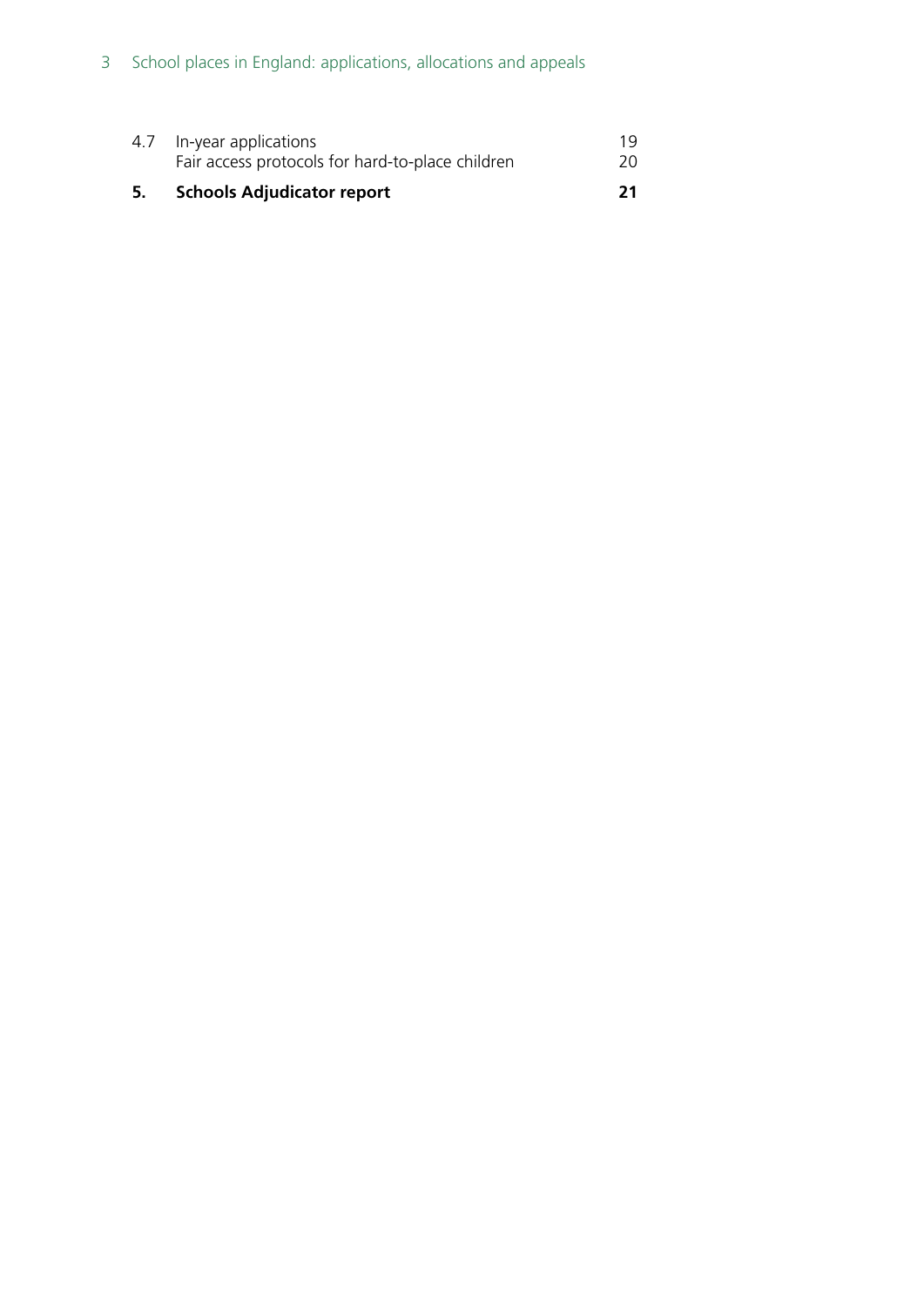## <span id="page-3-0"></span>Summary

This briefing paper provides an overview of how places are allocated at most state-funded schools in England, and how parents and carers apply for places for their children. It covers the legislative framework, school application processes, appeals, and some common questions.

Different arrangements apply in Scotland, Northern Ireland and Wales.

### School starting age

Children in England can take up a full-time school place in the September following their fourth birthday, but there is no requirement for them to be in education until the start of the school term following their fifth birthday.

### Choosing a school

Parents and carers in England can express preferences for particular schools. There's no absolute right to choose a particular school, but if a school is undersubscribed – i.e., has fewer applicants than there are places available - any child that applies must usually be offered a place.

### No automatic allocation of school places

School places are not automatically allocated in England, even when children are attending an attached pre-school or feeder school, or have older siblings already attending. Parents or carers need to apply for a place.

For entry in September 2018:

- Secondary school place offers are sent out on 1 March 2018.
- Primary school offers are sent out on 16 April 2018.

### Options for parents who don't get the school place they wanted

Parents or carers who are refused a place at a particular school have a right of appeal. Other options include remaining on waiting lists, joining the waiting lists of schools not originally applied for, or arranging other suitable education – e.g., home schooling.

### Support and information for parents

Local authorities, voluntary agencies and charities can provide advice and guidance to parents about applying for state-funded schools.

There can be differences in admission processes and the admissions criteria used from school to school and area to area; this note is intended as a general guide only and parents should consult their home local authority for local information.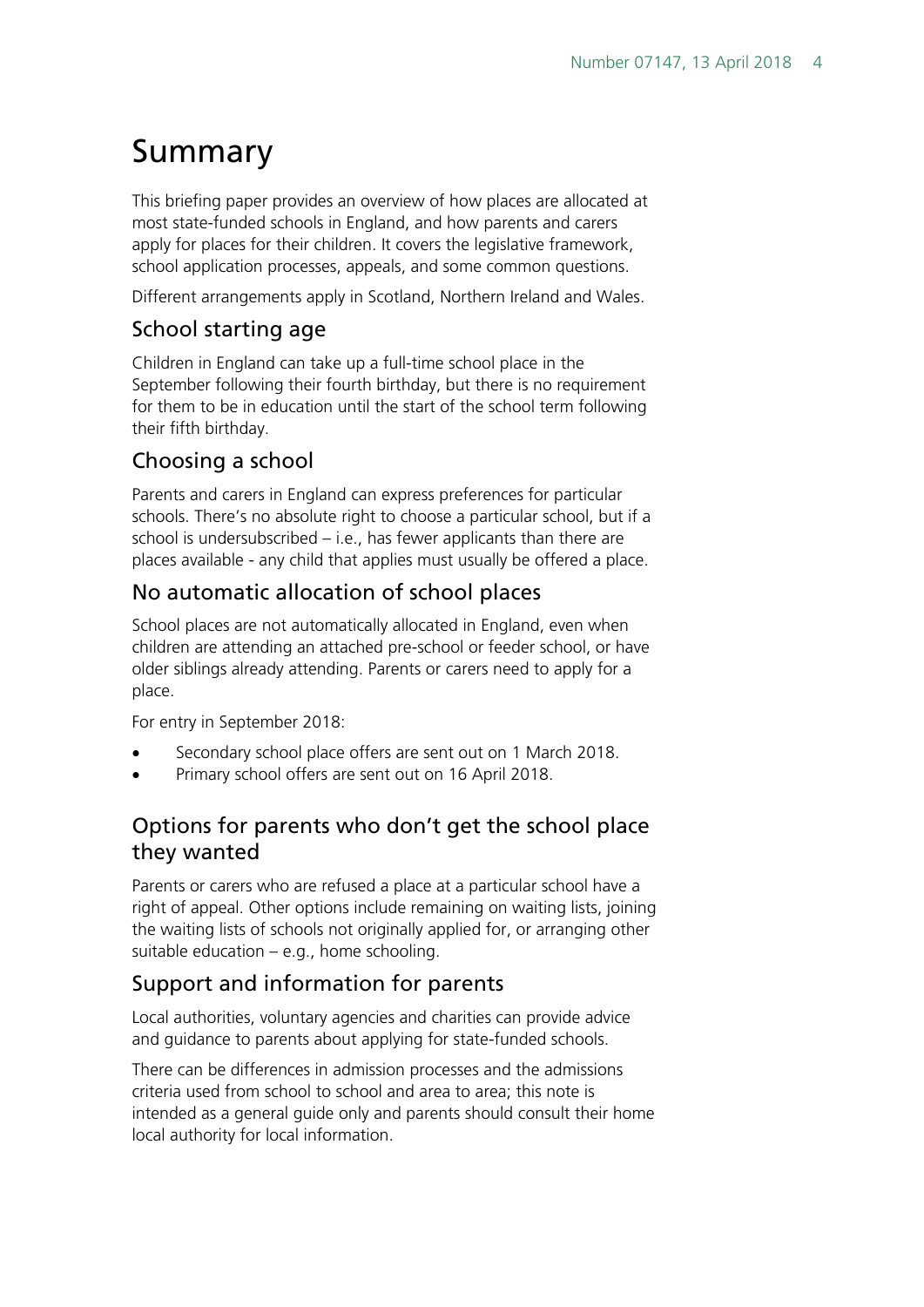## <span id="page-4-0"></span>1.1 Who decides school admissions policies in England?

### <span id="page-4-1"></span>School admission authorities and the School Admissions Code

The bodies responsible for school admissions in England are called admission authorities. The admission authority will be either the school's governing body or academy trust, or the local authority, depending on school category.

Admission authorities for state-funded mainstream schools in England must have regard to the Department for Education's (DfE's) statutory School Admissions Code and School Admissions Appeals Code:

- DfE, [School Admissions Code,](https://www.gov.uk/government/uploads/system/uploads/attachment_data/file/389388/School_Admissions_Code_2014_-_19_Dec.pdf) December 2014 version referred to throughout this briefing as the Code.
- DfE, [School Admissions Appeals Code,](https://www.gov.uk/government/publications/school-admissions-appeals-code) February 20[1](#page-4-4)2 version.<sup>1</sup>

The Codes are underpinned by Part 3 of the *School Standards and Framework Act 1998* as amended, and related regulations.

Maintained schools are under direct statutory duties; academies and free schools are held to the codes through clauses in their funding agreements (contracts) with the Secretary of State for Education.

### <span id="page-4-2"></span>Determining and consulting on admission arrangements

A school's admission arrangements must state how many children in the relevant age group the school intends to admit (the published admission number, or PAN) and how applicants will be prioritised where there are more applicants than places.

The criteria used to prioritise applicants are known as oversubscription criteria.

If an admission authority wants to vary its admission criteria from the previous year, it's usually required to consult on this, although there are some exceptions.

Even where no changes are proposed, admission authorities must consult on their admission arrangements once every seven years as a minimum.

### <span id="page-4-3"></span>The Schools Adjudicator – objections to admission arrangements

The Office of the Schools Adjudicator decides on objections to determined admission arrangements for state-funded mainstream schools in England. Further Information is available on the Office of the [Schools Adjudicator website.](http://www.education.gov.uk/schoolsadjudicator/howwecanhelp) 

The 2015 Government announced in January 2016 that it intended to change the rules on who could object to school admission

#### **Oversubscription**

**criteria**: the criteria for prioritising and deciding between applications when there are more applicants than places available at a particular school.

<span id="page-4-4"></span> $\overline{a}$ Department for Education, [School Admissions Code,](https://www.gov.uk/government/publications/school-admissions-code--2) December 2014; DfE, School [Admissions Appeals Code,](https://www.gov.uk/government/uploads/system/uploads/attachment_data/file/275897/school_admission_appeals_code_1_february_2012.pdf) February 2012. All web addresses last accessed 7 April 2017 unless otherwise stated.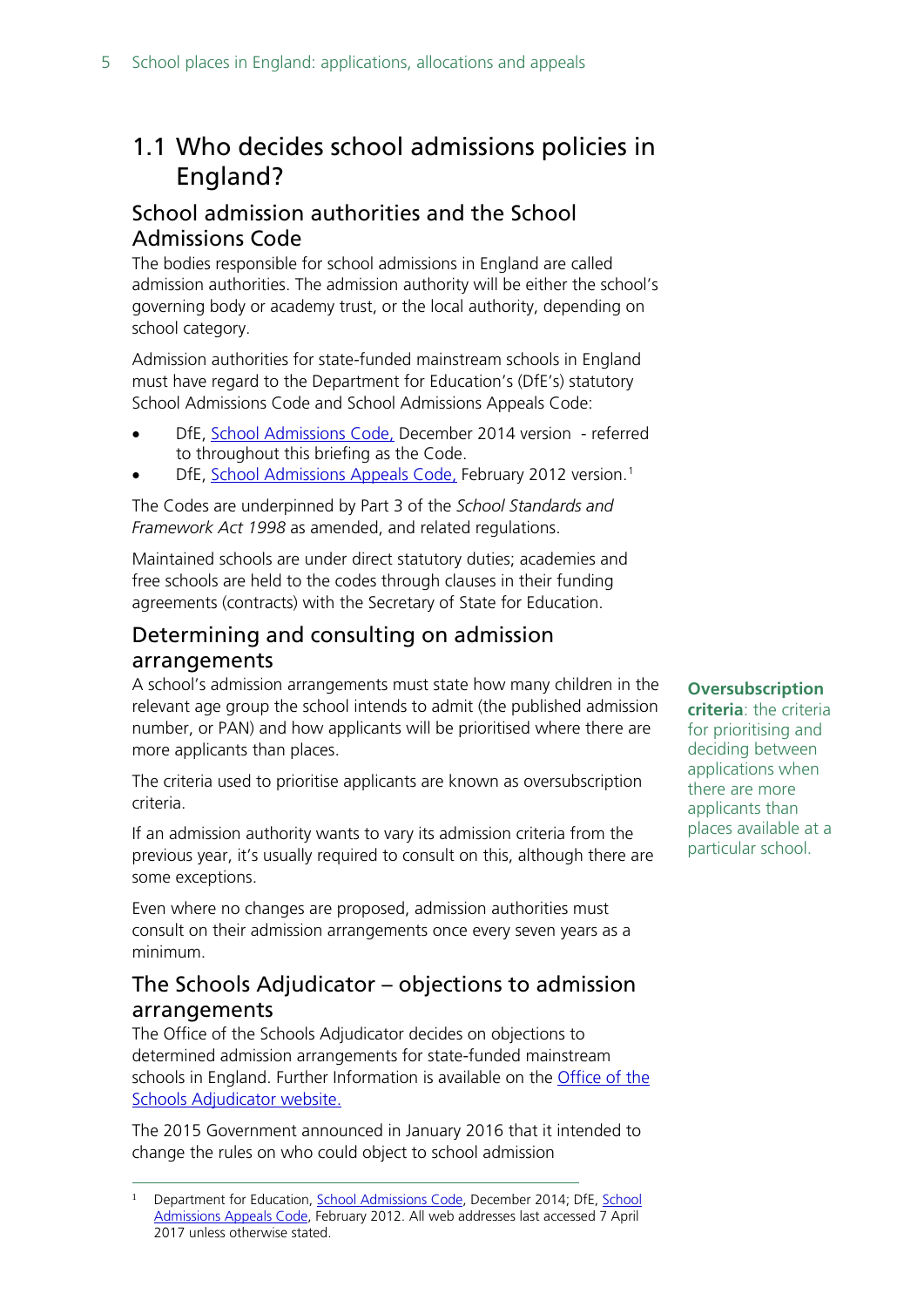arrangements, but at the time of writing (January 2018) these changes have yet to be implemented:

The Government […] is taking further action to simplify the school admission system and ensure it works for parents by:

- unclogging the admissions system by stopping objections to a school or local authority's admissions arrangements from outside the local area - this means only local parents will have a say on admissions and helps local authorities to ensure they are fair
- stopping vexatious complaints against faith schools from secularist campaign groups  $[...]^2$  $[...]^2$

The British Humanist Association (BHA), the National Secular Society and the Fair Admissions Campaign have all raised concerns about the proposed reforms.[3](#page-5-1),[4](#page-5-2),[5](#page-5-3)

<span id="page-5-0"></span><sup>&</sup>lt;sup>2</sup> Department for Education press notice, 'Parents to get greater say in the school [admissions process',](https://www.gov.uk/government/news/parents-to-get-greater-say-in-the-school-admissions-process) 25 Jan 2016.

<span id="page-5-1"></span><sup>&</sup>lt;sup>3</sup> British Humanist Association press notice, 'Department for Education acknowledges 87% of objections to school admissions labelled 'vexatious' by Education Secretary [were upheld by adjudicator',](https://humanism.org.uk/2016/02/26/department-for-education-acknowledges-87-of-objections-to-school-admissions-labelled-vexatious-by-education-secretary-were-upheld-by-adjudicator/) 26 February 2016

<span id="page-5-2"></span><sup>4</sup> National Secular Society press notice, 'Government announces clampdown on [complaints about faith school admissions code violations',](http://www.secularism.org.uk/news/2016/01/government-announces-clampdown-on-complaints-about-faith-school-admissions-code-violations) 25 January 2016

<span id="page-5-3"></span><sup>&</sup>lt;sup>5</sup> Fair Admissions Campaign press notice, 'Government moves to ban organisations from [exposing law-breaking schools unfairly restricting access to children and](http://fairadmissions.org.uk/government-moves-to-ban-organisations-from-exposing-law-breaking-schools-unfairly-restricting-access-to-children-and-parents/)  [parents'](http://fairadmissions.org.uk/government-moves-to-ban-organisations-from-exposing-law-breaking-schools-unfairly-restricting-access-to-children-and-parents/), 25 January 2016.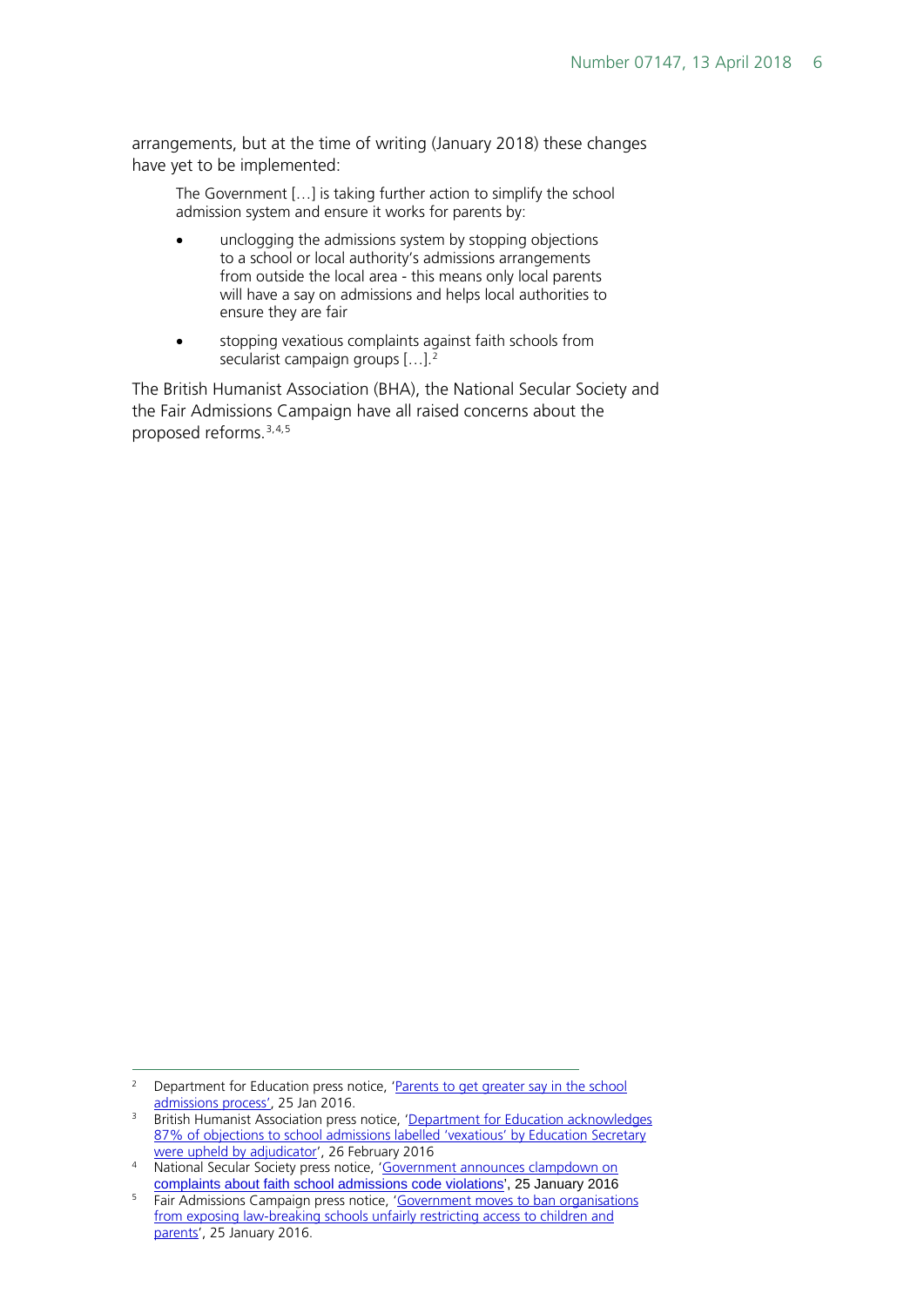## <span id="page-6-0"></span>2. Applying for a school place in the normal round

#### **Box 1: Starting and changing schools in England**

- In England, children can start school full-time in the autumn term following their fourth birthday.
- There is no requirement for children to attend school, but if they don't they must receive a suitable full-time education somewhere else (for example, at home) once they're of compulsory school age.
- Children commonly transfer to secondary school in the September following their eleventh birthday.
- In some areas, transitions take place at different ages – e.g., in areas with first, middle and upper schools.
- Independent schools often work to a different admission timetable and children may transfer at different points to those in state-funded schools. The rules on admission to state-funded schools do not apply to independent schools.

School places are not automatically allocated once a child reaches a certain age. Parents or carers must apply on their behalf.

For admission at normal points of entry (for example, entry into the first year of infant/ primary or secondary school) parents apply to their home local authority. Some free schools in their first year of operation may choose to run their own admission process.

Some schools may require a supplementary information form that asks for further details about the child, and some selective schools require applicants to sit tests or exams.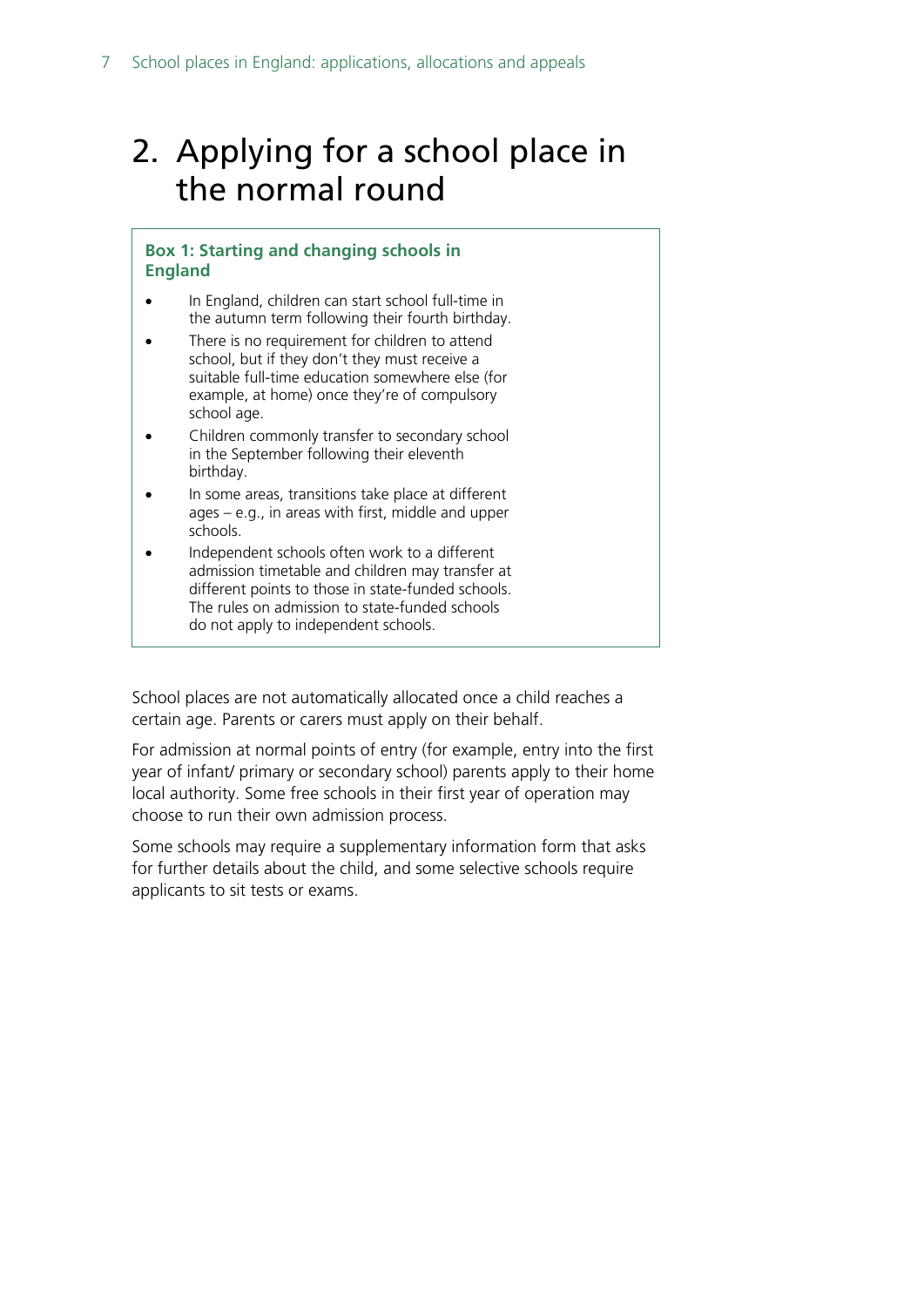## <span id="page-7-0"></span>2.1 School starting age in England

The table below shows when children in England can start school fulltime:

| <b>Birthday between</b>              | Would<br>usually start<br>school |
|--------------------------------------|----------------------------------|
| 1 Sept 2013 and 31 Aug 2014 incl.    | September<br>2018                |
| 1 Sept 2014 and 31 Aug 2015 incl.    | September<br>2019                |
| 1 Sept 2015 and 31 August 2016 incl. | September<br>2020                |

Children do not have to be in education (whether in a school or via home education) until they reach compulsory school age. Children reach this age on the prescribed day following their fifth birthday, or on their fifth birthday where this falls on a prescribed day. $6$  The prescribed days are:

- 31 December
- 31 March
- 31 August

### <span id="page-7-1"></span>Summer born children starting school

The Code currently allows parents to request that their children are admitted outside their usual age group – i.e., to the year above or below the one they would usually be expected to join, given their date of birth. However, currently there is no duty on admission authorities to comply with such requests.

A separate Commons Library briefing paper looks at the rules on the admission of summer born children to school (i.e., those born between 1 April and 31 August inclusive):

• [Commons' Library briefing paper, Summer born children: starting](http://researchbriefings.parliament.uk/ResearchBriefing/Summary/CBP-7272)  [school.](http://researchbriefings.parliament.uk/ResearchBriefing/Summary/CBP-7272) 

The Government has committed to strengthen parents' rights to request their summer born child starts reception a year later than they would usually – i.e., once they have turned five years old rather than soon after they have turned four. In response to a PQ of 14 December 2017, Minister Nick Gibb said that the commitment remained, and that it would "consider the appropriate time for consulting on these changes in the context of competing pressures on the parliamentary timetable." $7$ 

### <span id="page-7-2"></span>Deferring a reception place, or attending part-time

Parents or carers can defer the date their child starts in the allocated reception class until either:

<span id="page-7-3"></span> <sup>6</sup> Section 8, the *Education Act 1996,* as amended; The *Education (Start of Compulsory School Age) Order 1998,* SI 1998/1607.

<span id="page-7-4"></span>[PQ 118631 \[on Schools: Admissions\], 14 December 2017.](http://www.parliament.uk/written-questions-answers-statements/written-question/commons/2017-12-11/118631)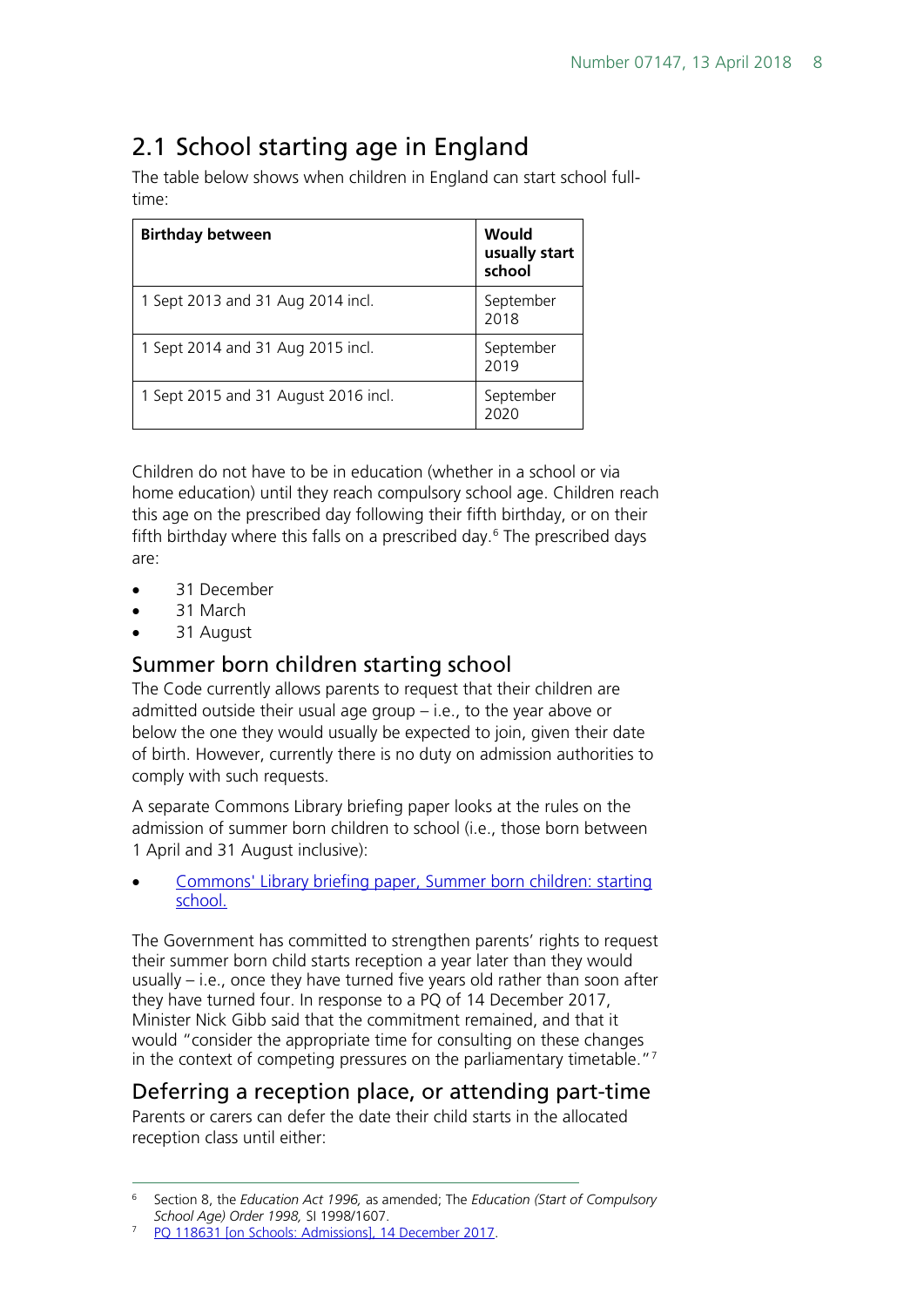- The beginning of the summer term, in the case of summer born children with birthdays between 1 April and 31 August inclusive.
- For all other children, the beginning of the term following their fifth birthday.

The school's permission is not required to defer a place in this way, but parents should make an admission application in the usual way, by the deadline.

Parents and carers can also decide that their child will attend school part-time until they reach compulsory school age.

## <span id="page-8-0"></span>2.2 School application process

### <span id="page-8-1"></span>Choosing schools

The local authority's common application form (or online admission application) must allow parents to name a minimum of three schools, in order of preference.

Admission authorities must comply with parental preferences where this is reasonable, but not if all places are already taken by children ranking more highly against the school's oversubscription criteria. As such, there is a right to express a preference for a school or schools, but no absolute right to *choose* a school unless the school is undersubscribed.[8](#page-8-6)

### <span id="page-8-2"></span>Myths about naming more than one school on the application form

Nominating only one school on the application form doesn't increase the chances of being offered a place at the preferred school. If all places at the only nominated school are filled by children who rank more highly against the school's oversubscription criteria, then the applicant would usually be offered another school selected by the local authority.

The Code expressly prohibits admission authorities from "[giving] extra priority to children whose parents rank preferred schools in a particular order" (para 1.9 of the Code).

### <span id="page-8-3"></span>Nominating schools in other local authority areas

On the application form, parents can nominate any mainstream school which has an intake of children at the appropriate age; this can include schools in other LA areas. The likelihood of getting a place will depend on whether the chosen school is oversubscribed or not, and what oversubscription criteria apply to school in question.

## <span id="page-8-4"></span>2.3 Special situations - FAQs

### <span id="page-8-5"></span>When a child has two addresses because of shared care

Different admission authorities use different criteria to determine a child's main address, where a child lives for part of each week with each parent. Local authorities can provide guidance on their policy.

<span id="page-8-6"></span>This does not apply in the case of grammar schools, which do not have to admit children who don't meet the academic threshold, even if there are spare places.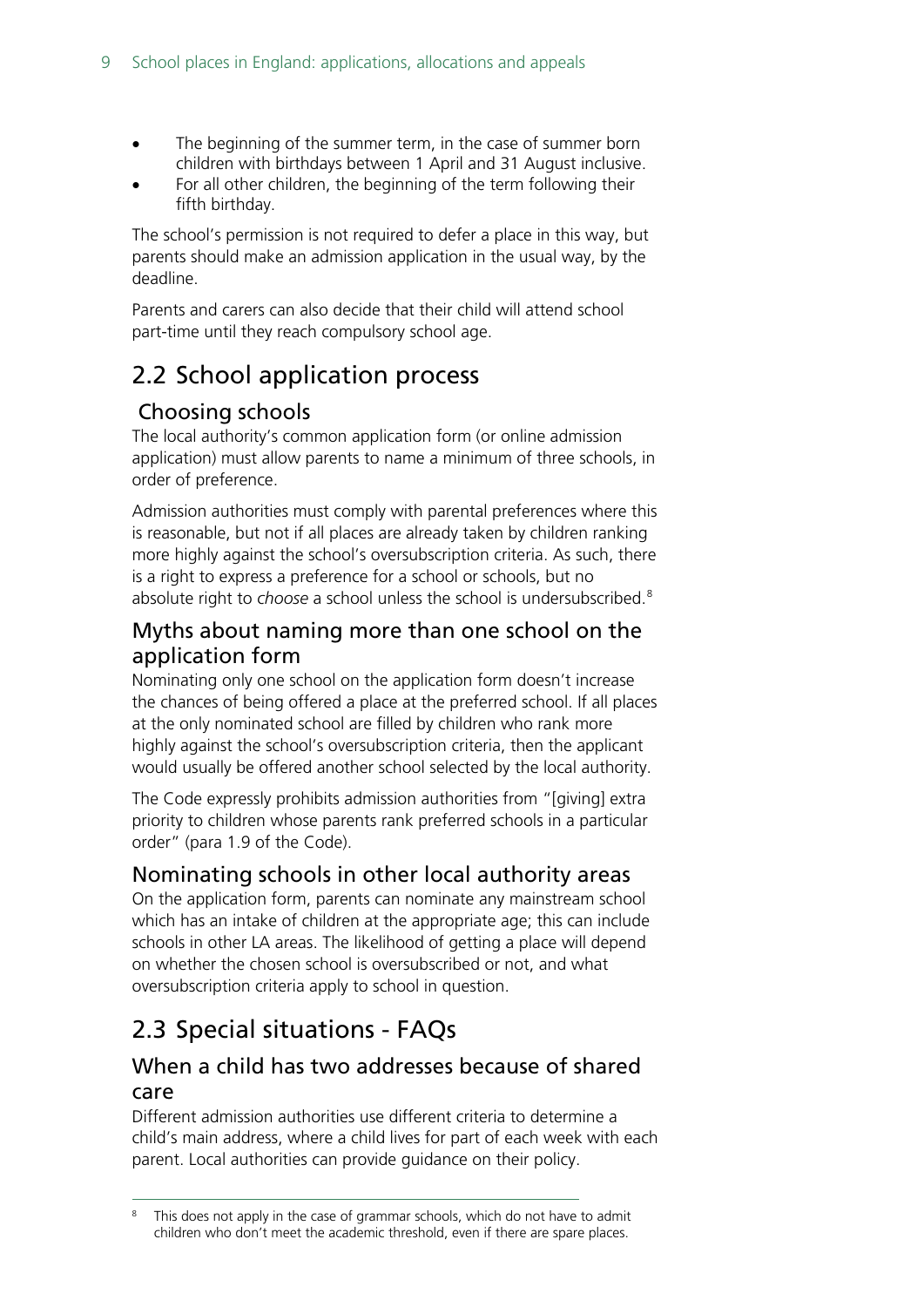### <span id="page-9-0"></span>Moving house after the application deadline

The local authority should be able to provide written clarification about the rules in situations where families move house after the cut-off date for on-time applications, or will move soon before the application deadline.

### <span id="page-9-1"></span>School places for children returning or arriving from abroad

There are special provisions in the admission code relating to children of crown servants returning from overseas and children of serving members of the armed forces with a confirmed new posting.

For families in this situation, the admission code requires admission authorities to provide school places in advance of arriving in the area, providing certain documentary evidence is supplied.<sup>[9](#page-9-2)</sup>

The Department for Education (DfE) website provides the following information on children from overseas more generally:

In most cases, children arriving from overseas have the right to attend state-funded schools in England.

Dependent children accompanying parents entering the UK on a work visa have a right to enter the country to attend a statefunded school.

In addition, any UK citizen or citizen of the European Economic Area ('EEA') and Switzerland is permitted to enter the country to attend a state-funded school.

When an admission authority for a school deals with an application for a child, whether or not they are a UK national, it must comply with the [school admissions](https://www.gov.uk/government/publications/school-admissions-code--2) code and the Equality Act 2010. It cannot refuse a school place simply because of doubts about the child's immigration status.

However, entitlement to a state education does not necessarily confer a right to remain in the UK. Citizens of countries that are not a part of the EEA should ensure that their child's visa entitles them to enter the country to attend a state-funded school before taking up such a school place.

Schools do not have a role in checking visas: it is entirely the parents' responsibility to check.

The following children are not entitled, by immigration law, to enter the country to attend to a state-funded school:

- children from non-EEA countries who are here as shortterm visitors - these are children who live abroad but have been admitted to the UK for a short visit (for example as tourists or to visit relatives)
- children from non-EEA countries who have entered the country on a Tier 4 visa - these children are allowed to study in England on the basis that they attend an independent, fee-paying school listed in the register of Tier 4 licensed sponsors

<span id="page-9-2"></span> $\overline{a}$ See: Department for Education, Admission of children of crown servants. [Explanatory note](https://www.gov.uk/government/publications/school-admissions-code--2) [S](https://www.gov.uk/government/publications/school-admissions-code--2)eptember 2015.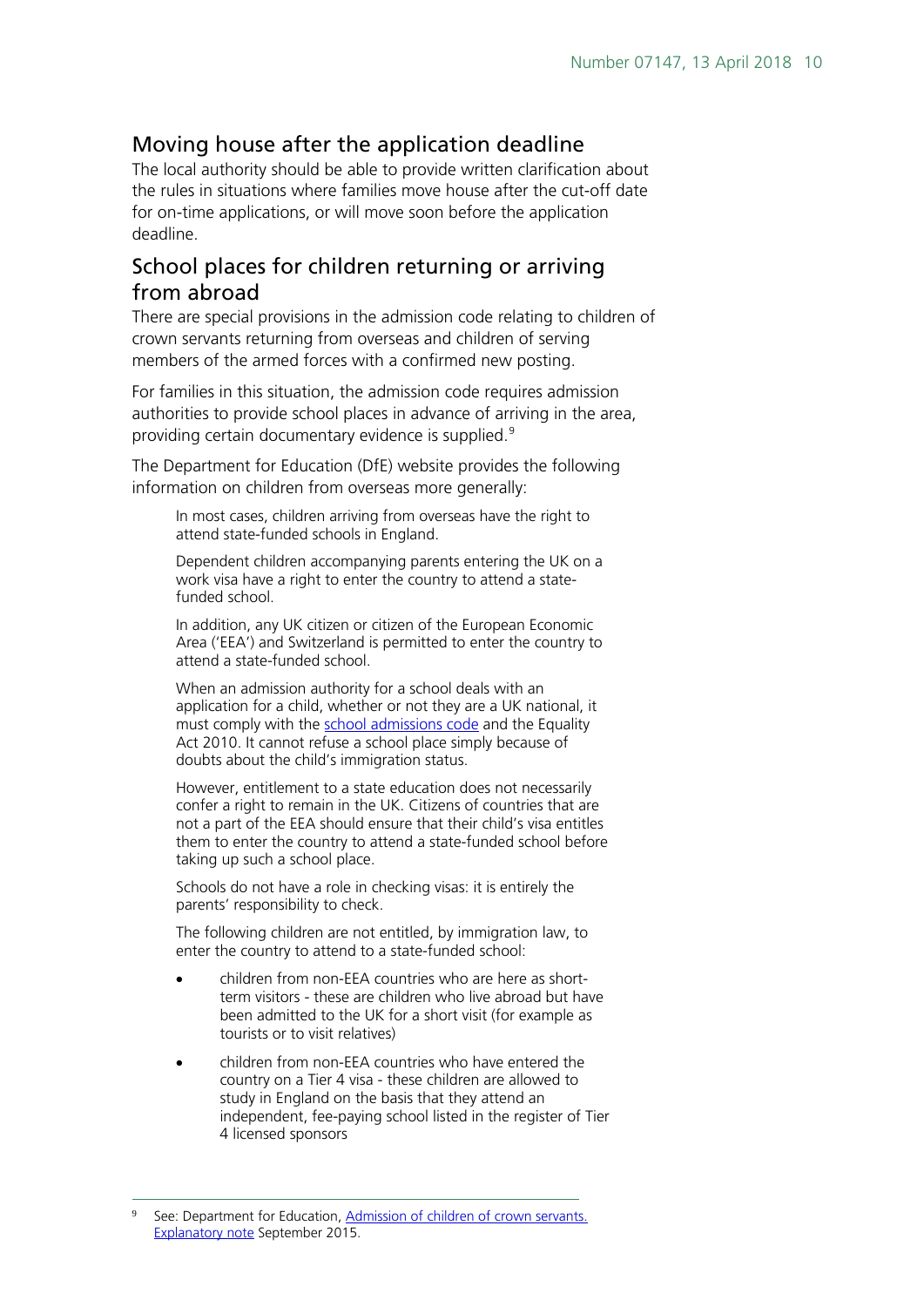If a school or school admission authority suspects that children belonging to either of these 2 categories have applied for or are attending a state-funded school, it must not deny them a place or remove them from the roll. It should advise parents to check their rights and alert the Home Office's school referrals team so they can investigate further.<sup>[10](#page-10-2)</sup>

## <span id="page-10-0"></span>2.4 Help for parents and carers

Local authorities publish guidance on the school application process; often, this will include information on how school places were allocated in previous years – for example, how far the furthest child offered on the grounds of home-to-school distance lived from the school.

School intakes can vary significantly from year to year, depending on a wide range of factors – for example, the number of siblings applying, whether the admission criteria have changed, or whether a new housing development has been built.

## <span id="page-10-1"></span>2.5 Obtaining a school place dishonestly

Where an admission authority believes that a place may have been obtained dishonestly, e.g., by inappropriately using the address of a relative rather than the child's actual home address, then it may decide to undertake an investigation.

Where an admission authority concludes that a place has been obtained "fraudulently" (para 2.13), the Code allows them to withdraw the place even when the child has started school. The length of time a child has been at the school will be a likely factor when deciding whether taking such action would be reasonable. The Code suggests that "it might be considered appropriate to withdraw the place if the child has been at the school for less than one term."<sup>[11](#page-10-3)</sup>

<span id="page-10-2"></span><sup>-</sup><sup>10</sup> Department for Education, ['School admissions: applications from overseas children',](https://www.gov.uk/guidance/schools-admissions-applications-from-overseas-children) updated1 November 2017.

<span id="page-10-3"></span><sup>&</sup>lt;sup>11</sup> Department for Education, School Admissions Code, Dec 2014, Para 2.13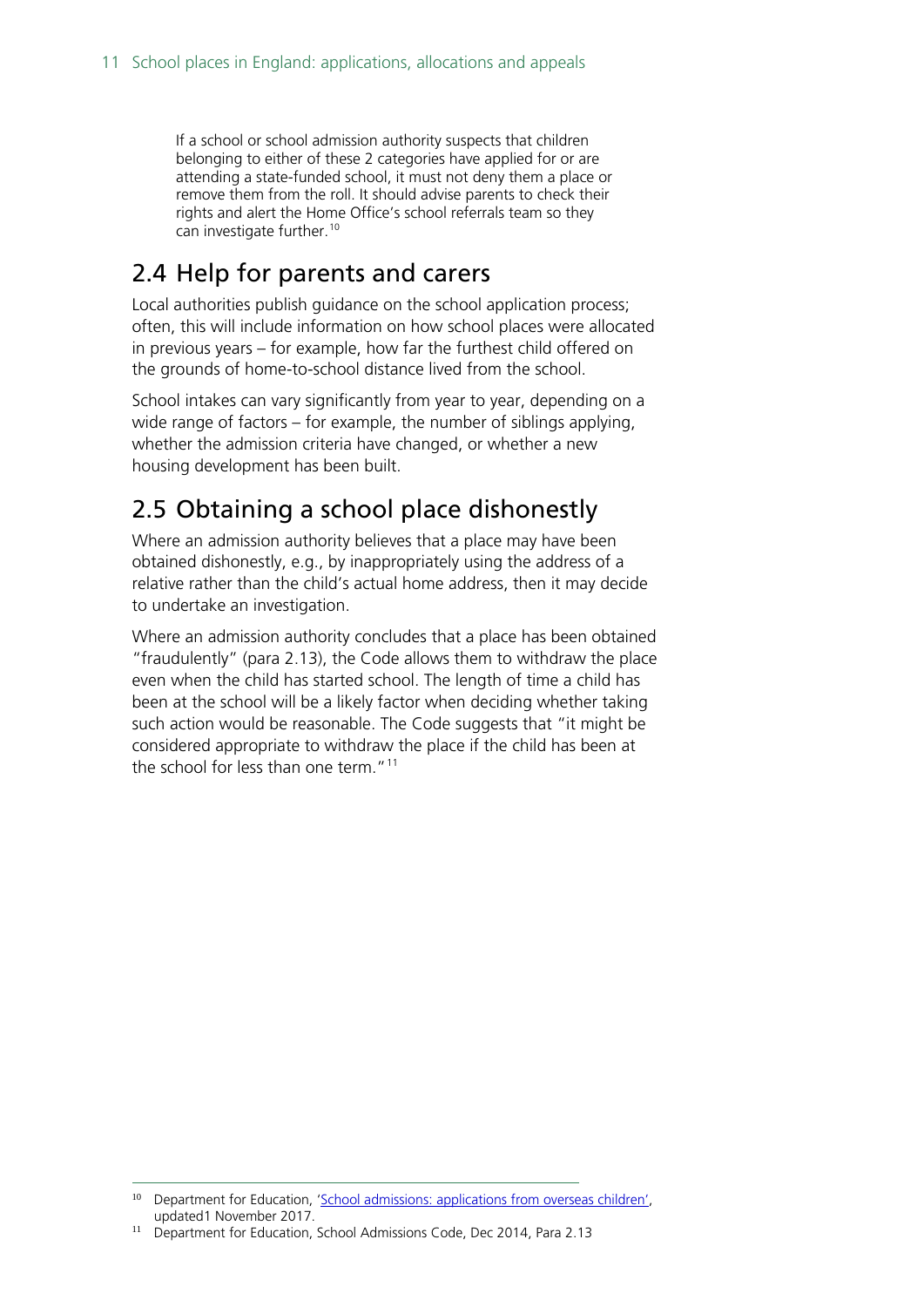## <span id="page-11-0"></span>3. Parents unhappy with their school place offer

## <span id="page-11-1"></span>3.1 National offer day

On national offer day, parents and carers should receive one offer of a school place, which they will need to accept or decline.

Where the LA is unable to offer a place at any of the schools a parent nominates on the application form, it may allocate the child in question a place at another school with capacity. This could be at a school some distance from the child's home; information on home-to-school transport and when this must be arranged can be found in Section 6 of a separate [Library briefing paper, Constituency casework: schools.](http://researchbriefings.files.parliament.uk/documents/SN05396/SN05396.pdf) 

Occasionally, an LA may be unable to offer any place at all on national offer day. In these cases, parents may wish to seek independent advice from a specialist organisation on how best to proceed. Organisations that might be able to assist include:

- [Citizen's Advice](http://www.citizensadvice.org.uk/)
- **[ACE Education](http://www.ace-ed.org.uk/)**
- [Coram Children's Legal Centre](http://www.childrenslegalcentre.com/index.php?page=education_legal_practice)

Rejecting the offered school doesn't make it more likely that a place will be found in a preferred school. Once an offer has been made, the LA is usually considered to have discharged its statutory duty to arrange a school place.

Parents who are not offered a place at their preferred school have a number of options open to them. Some of these are outlined below.

## <span id="page-11-2"></span>3.2 Waiting lists

 $\overline{a}$ 

All admission authorities are required to maintain a waiting list for at least the first term of the school year. Applicants can contact the local authority to enquire whether their child has been automatically placed on waiting lists.

Waiting lists are kept in order of the school's admission oversubscription criteria, and not according to the date the child's name was added to the list. A child's position on a waiting list can therefore go down as well as up – for example if a child who ranks more highly against the oversubscription criteria joins the list.

## <span id="page-11-3"></span>3.3 School admission appeals

Parents or carers who are unhappy with the decision to refuse their child a place at a particular school can appeal.

Statutory guidance on the appeal process is contained in the DfE's School Admissions Appeals Code.<sup>[12](#page-11-4)</sup>

<span id="page-11-4"></span><sup>&</sup>lt;sup>12</sup> Department for Education, School Admissions Appeals Code, February 2012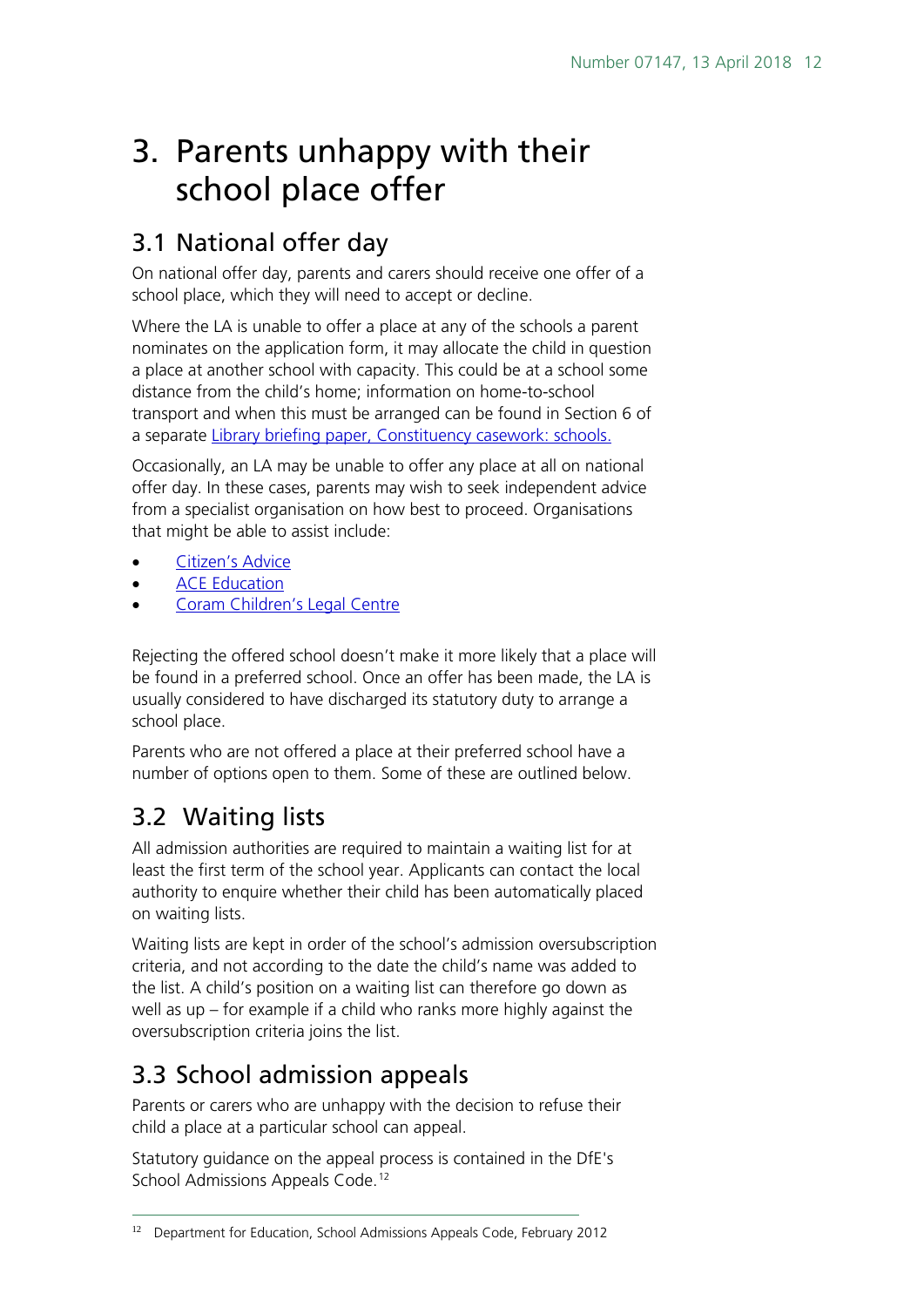Admission appeals are for a place at a school that has declined them a place, not against the place allocated.

There are special arrangements for some appeals about admission to infant classes (reception, year one and year two).

### <span id="page-12-0"></span>The infant class size rule

The *School Admissions (Infant Class Sizes) England Regulations 2012*[13](#page-12-2) limit maintained school infant classes (i.e. classes in which the majority of children will reach the age of five, six or seven during the school year) to 30 pupils per school teacher. There are limited exceptions to the general rule, and these are set out in paragraph 2.15 of the Code:

- children admitted outside the normal admissions round with statements of special educational needs or Education, Health and Care Plans specifying a school;
- looked after children and previously looked after children admitted outside the normal admissions round;
- children admitted, after initial allocation of places, because of a procedural error made by the admission authority or local authority in the original application process; d) children admitted after an independent appeals panel upholds an appeal;
- children who move into the area outside the normal admissions round for whom there is no other available school within reasonable distance;
- children of UK service personnel admitted outside the normal admissions round;
- children whose twin or sibling from a multiple birth is admitted otherwise than as an excepted pupil;
- children with special educational needs who are normally taught in a special educational needs unit attached to the school, or registered at a special school, who attend some infant classes within the mainstream school. [14](#page-12-3)

There are no statutory maximum class sizes for children in year three or above.

### <span id="page-12-1"></span>Infant class size appeals: what can appeal panels consider?

Section 4 of the admissions appeals code deals with infant class size appeals – that is, appeals about admission to reception, year one or year two classes where the admission of extra children would breach the statutory class size maximum of thirty pupils per teacher.

Panels considering infant class size appeals can only uphold appeals at the first stage if:

[I]t finds that the admission of additional children would not breach the infant class size limit. Or;

<span id="page-12-2"></span> <sup>13</sup> SI 2012/0010, made under S 1 of the *School Standards and Framework Act 1998*, as

<span id="page-12-3"></span><sup>&</sup>lt;sup>14</sup> Department for Education, School Admissions Code, December 2014, para 2.15, Pp. 23-24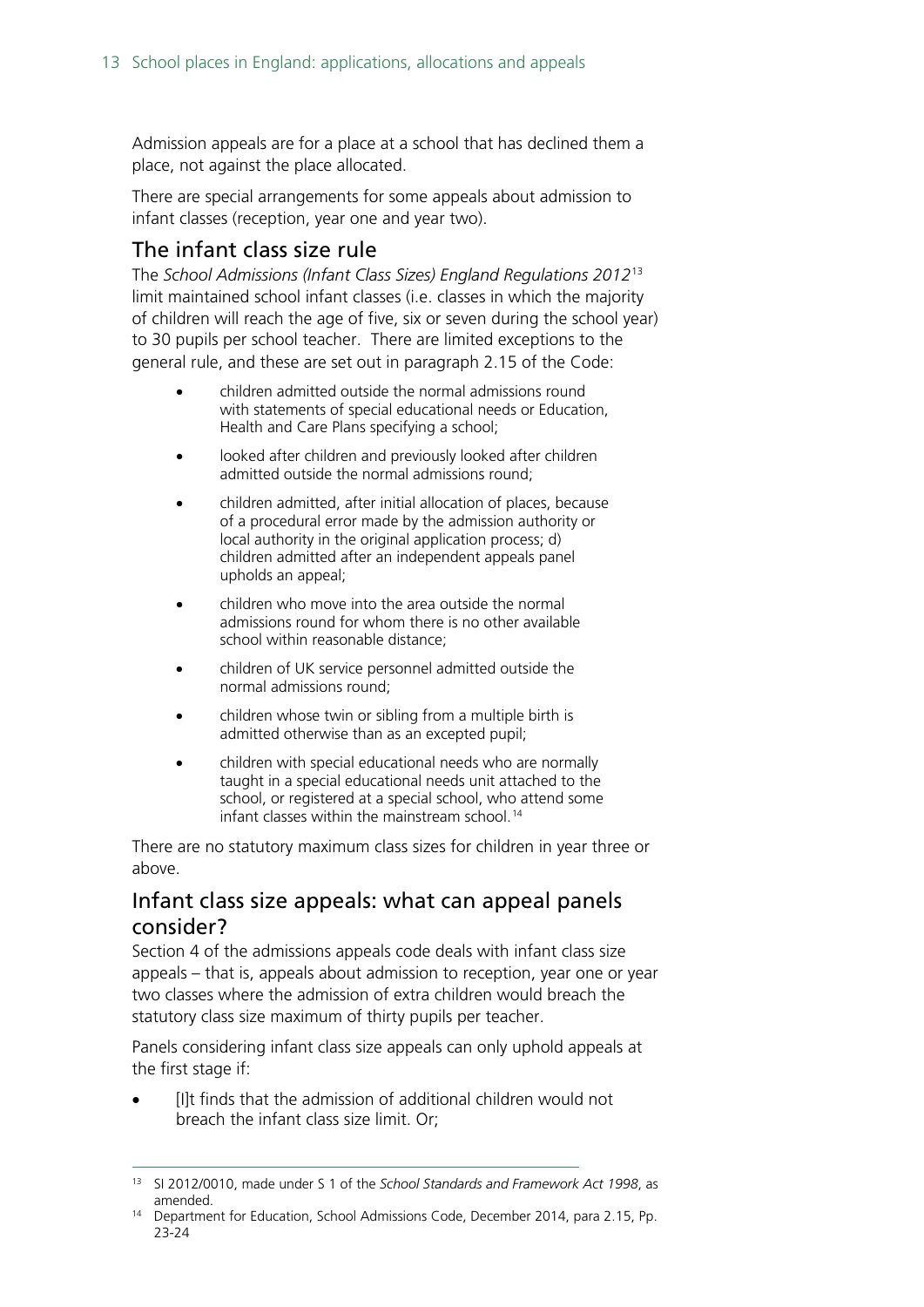- [I]t finds that the admission arrangements did not comply with admissions law or were not correctly and impartially applied and the child would have been offered a place if the arrangements had complied or had been correctly and impartially applied; or
- [I]t decides that the decision to refuse admission was not one which a reasonable admission authority would have made in the circumstances of the case.[15](#page-13-3)

On the consideration of 'reasonableness' (in relation to the third ground above) the appeals code says:

The threshold for finding that an admission authority's decision to refuse admission was not one that a reasonable authority would have made is high. The panel will need to be satisfied that the decision to refuse to admit the child was 'perverse in the light of the admission arrangements' i.e. it was 'beyond the range of responses open to a reasonable decision maker' or 'a decision which is so outrageous in its defiance of logic or of accepted moral standards that no sensible person who had applied his mind to the question could have arrived at it'. [16](#page-13-4)

### <span id="page-13-0"></span>Other appeals: what can appeal panels consider?

In non- infant class size appeals, appeal panels must consider whether the admission arrangements complied with the requirements of the Code, and whether the admission arrangements were correctly and impartially applied. The panel must also consider whether admission of additional children would prejudice the provision of efficient education or the efficient use of resources. An appeal panel's decision that a child should be admitted is binding on the admission authority.

### <span id="page-13-1"></span>Support for parents or carers wanting to appeal

Parents who decide to appeal may wish to obtain specialist advice. The following may be useful initial background for parents or carers considering this route:

- ACE Education website article, ['Disappointed with the school](http://www.ace-ed.org.uk/advice-about-education-for-parents/School_Admissions_and_Appeals/Disappointed_with_your_secondary_school_offer)  [place offered to your](http://www.ace-ed.org.uk/advice-about-education-for-parents/School_Admissions_and_Appeals/Disappointed_with_your_secondary_school_offer) [child?'](http://www.ace-ed.org.uk/advice-about-education-for-parents/School_Admissions_and_Appeals/Disappointed_with_your_secondary_school_offer)*.*
- Gov.uk website article, 'School admissions [appealing a school's](https://www.gov.uk/schools-admissions/appealing-a-schools-decision)  [decision'](https://www.gov.uk/schools-admissions/appealing-a-schools-decision) .

### <span id="page-13-2"></span>3.4 Further avenues of complaint

Where there is evidence that a school place has been refused because of some unfairness or mistake by the admission authority or a school admissions appeal has been handled incorrectly, the Local Government Ombudsman (LGO – for maintained schools) or the Education and Skills Funding Agency (ESFA – for academy schools) may be able to consider a complaint.

This is not another level of appeal and neither the LGO nor ESFA can question decisions if they were taken properly and fairly by the admission authority or the appeal panel. An LGO factsheet on school

<span id="page-13-3"></span><sup>&</sup>lt;sup>15</sup> Department for Education, School Admissions Appeals Code, February 2012, pp20-21.

<span id="page-13-4"></span><sup>16</sup> *Ibid.,* p21.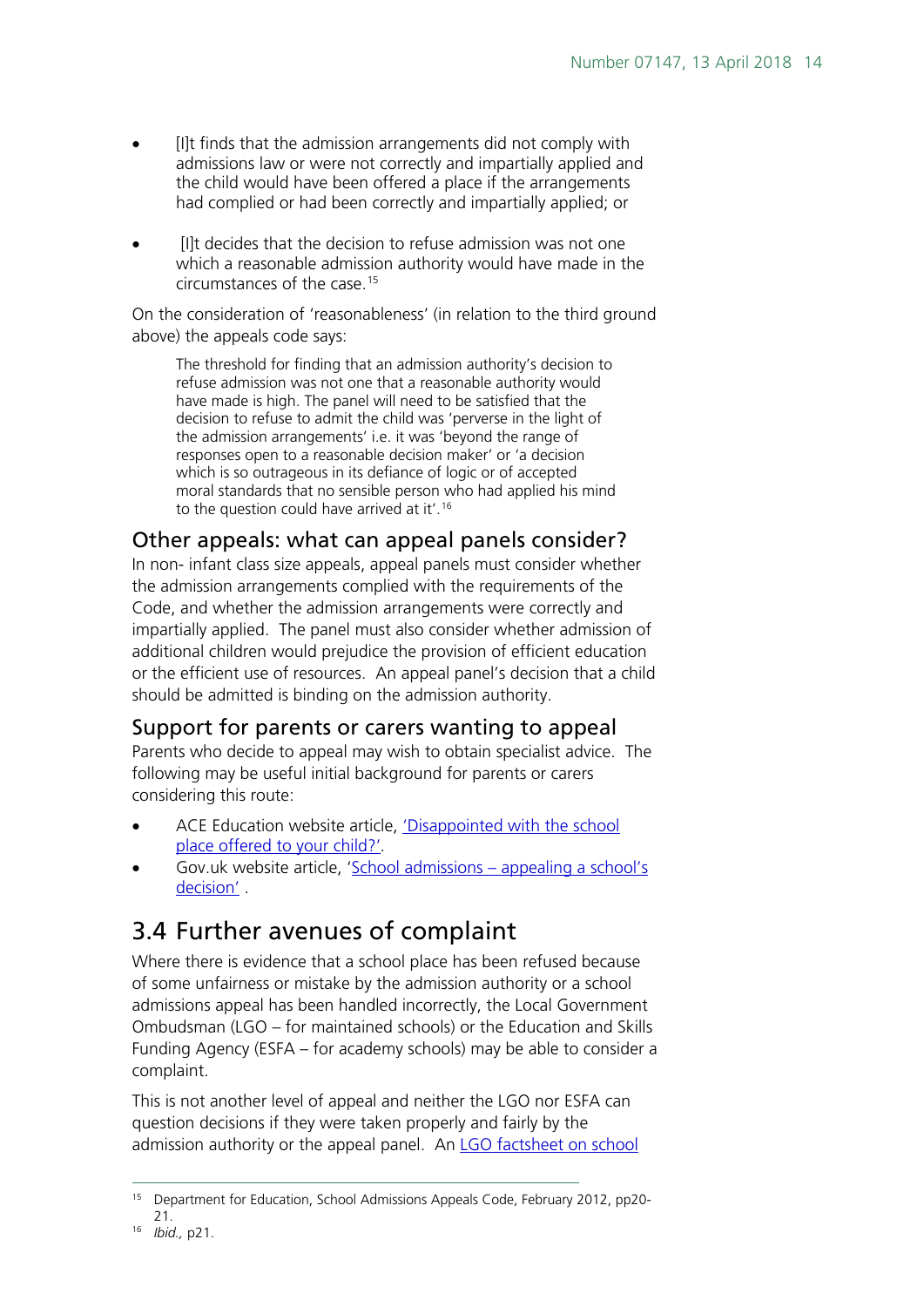15 School places in England: applications, allocations and appeals

[admissions, February 2014,](http://www.lgo.org.uk/make-a-complaint/fact-sheets/education/school-admissions) provides information about making complaints in relation to school admissions.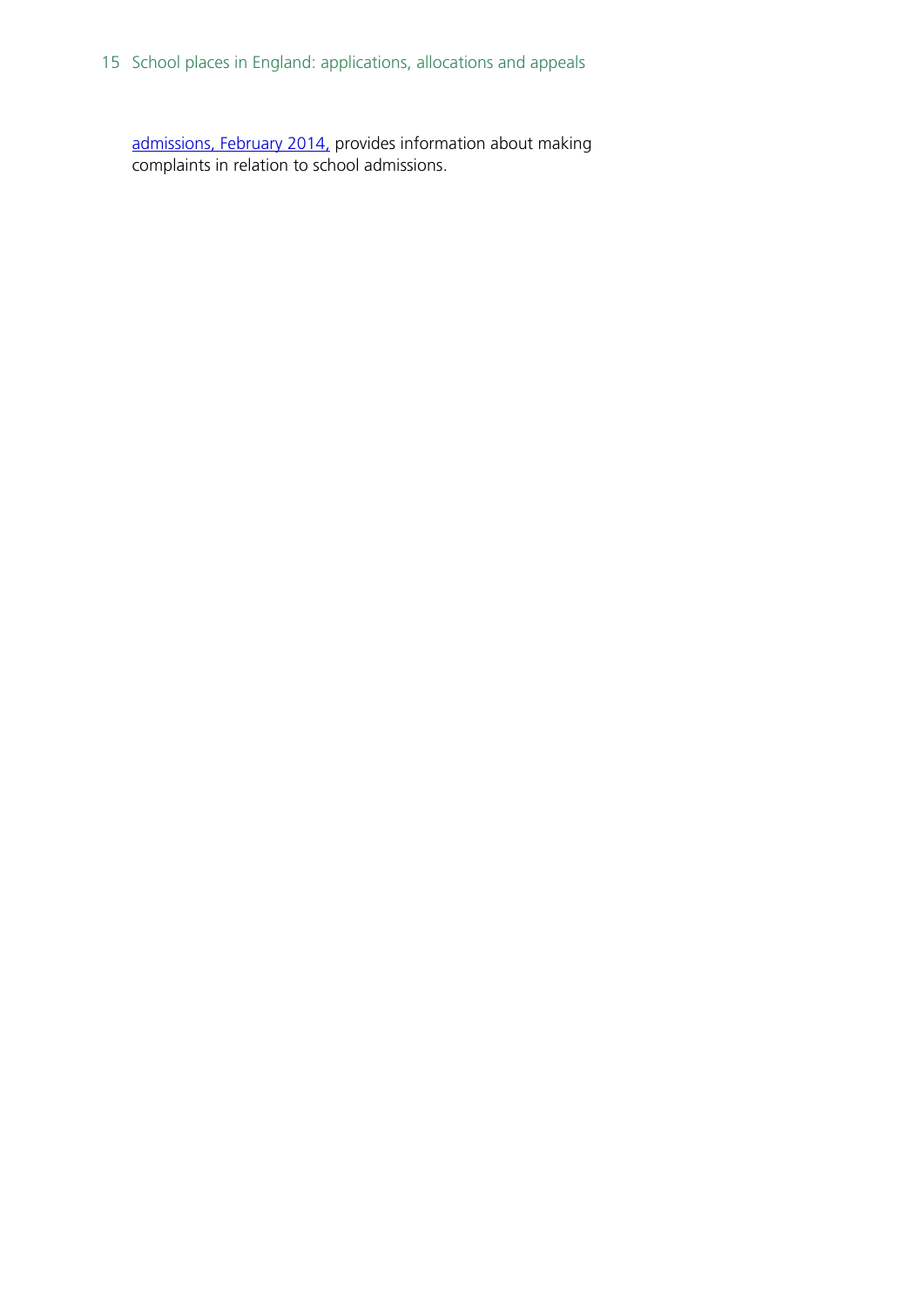## <span id="page-15-0"></span>4. How admission authorities rank applicants

Where a school is under-subscribed, any child applying for a place during the normal admission round must usually be offered one. This does not apply in the case of designated grammar schools (or academies that were previously designated grammar schools). These schools can refuse a place if a child does not meet the required academic standard.

Where a school is oversubscribed the school's admission authority will rank applications against its published oversubscription criteria.

The oversubscription criteria used must be "reasonable, clear, objective, procedurally fair, and comply with all relevant legislation, including equalities legislation" (para 1.8 of the Code).

### <span id="page-15-1"></span>4.1 Children automatically receiving the highest priority

### <span id="page-15-2"></span>Looked after and previously looked after children

The Code requires that, for non-selective, non-faith schools, all children in the following two categories must always be given the highest priority in oversubscription criteria:

- Looked after children.
- Previously looked after children, who have left care via adoption, special guardianship order (SGO) or a child arrangements order.

Where a school designated with a religious character (a 'faith' school) gives some priority to children based on faith, it must prioritise looked after and previously looked after children of the faith ahead of other children of the faith.

Guidance on the admission of looked after and previously looked after children to selective schools can be found in paras 1.19, 1.20 and 1.23 of the Code.

### <span id="page-15-3"></span>Children adopted from overseas

Currently, the rules giving admission priority for children adopted domestically do not extend to children adopted from state care overseas. However, the Government has said in response to a PQ that it intends to change this position:

**Asked by: Lord Storey**: To ask Her Majesty's Government why the same school admission criteria for children adopted in the UK do not apply to those adopted from overseas.

**Answered by: Lord Agnew of Oulton:** School admission authorities have been required to give looked after children – those who are in the care of a local council in England - highest priority in their admission arrangements since 2007.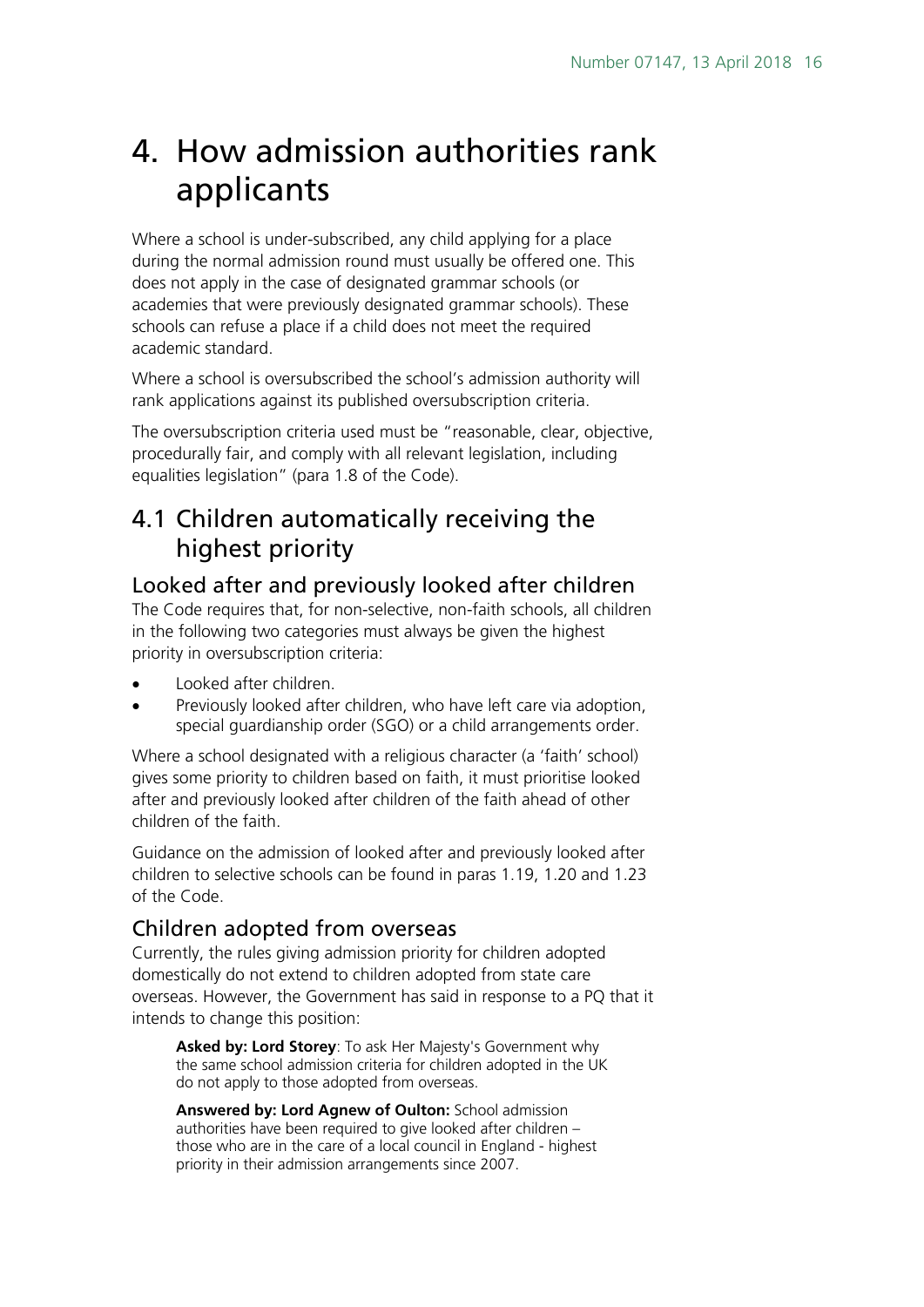In 2012, this priority was extended to previously looked after children – those who have been looked after but ceased to be so because they were adopted or became subject to a child arrangements order or special guardianship order. Our intention was to ensure that all children who receive highest priority whilst in care of the local council continue to receive that priority once they have left care.

We have now also decided that when the opportunity arises, we intend to make further changes to the School Admissions Code. These changes will ensure that children who were previously in care outside of England also receive highest priority for admission into a school in England.

Any changes to the School Admissions Code will require a full statutory process, including consultation and parliamentary scrutiny.

However, until we are able to make the relevant changes to the Code, we have written to admission authorities encouraging them to use their current flexibilities in setting their own admission arrangements, to give these children second highest admissions priority in their oversubscription criteria.<sup>[17](#page-16-4)</sup>

### <span id="page-16-0"></span>Children with a statement of special educational needs or an Education, Health and Care Plan (EHCP) The Code states:

[...] All children whose statement of special educational needs (SEN) or Education, Health and Care (EHC) plan names the school must be admitted. [18](#page-16-5)

### <span id="page-16-1"></span>4.2 Commonly-used oversubscription criteria

The Code does not provide a definitive list of acceptable oversubscription criteria that can be used by admission authorities. Commonly-used criteria include:

- Having a sibling at the school.
- Distance between home and school.
- Faith-based criteria (in the case of 'faith' schools).
- Catchment areas.
- Attendance at feeder primary or junior schools.
- Social or medical need.

### <span id="page-16-2"></span>4.3 Selection by ability or aptitude

Where a school selects the whole of its intake, or a proportion of its intake, based on ability or aptitude, then there may be a separate selection test the child must sit. Admission authorities can supply details of any selection tests, timings, and how to register.

### <span id="page-16-3"></span>4.4 Faith-based oversubscription criteria

Schools designated with a religious character ('faith' schools) can use faith-based oversubscription criteria to give higher priority to children of

<span id="page-16-4"></span> <sup>17</sup> [PQ HL 3735 \[on Schools: Admissions\], 13 December 2017.](http://www.parliament.uk/written-questions-answers-statements/written-question/lords/2017-11-29/HL3735)

<span id="page-16-5"></span><sup>&</sup>lt;sup>18</sup> Department for Education, School Admissions Code, December 2014, para. 1.6, Pp. 9 - 10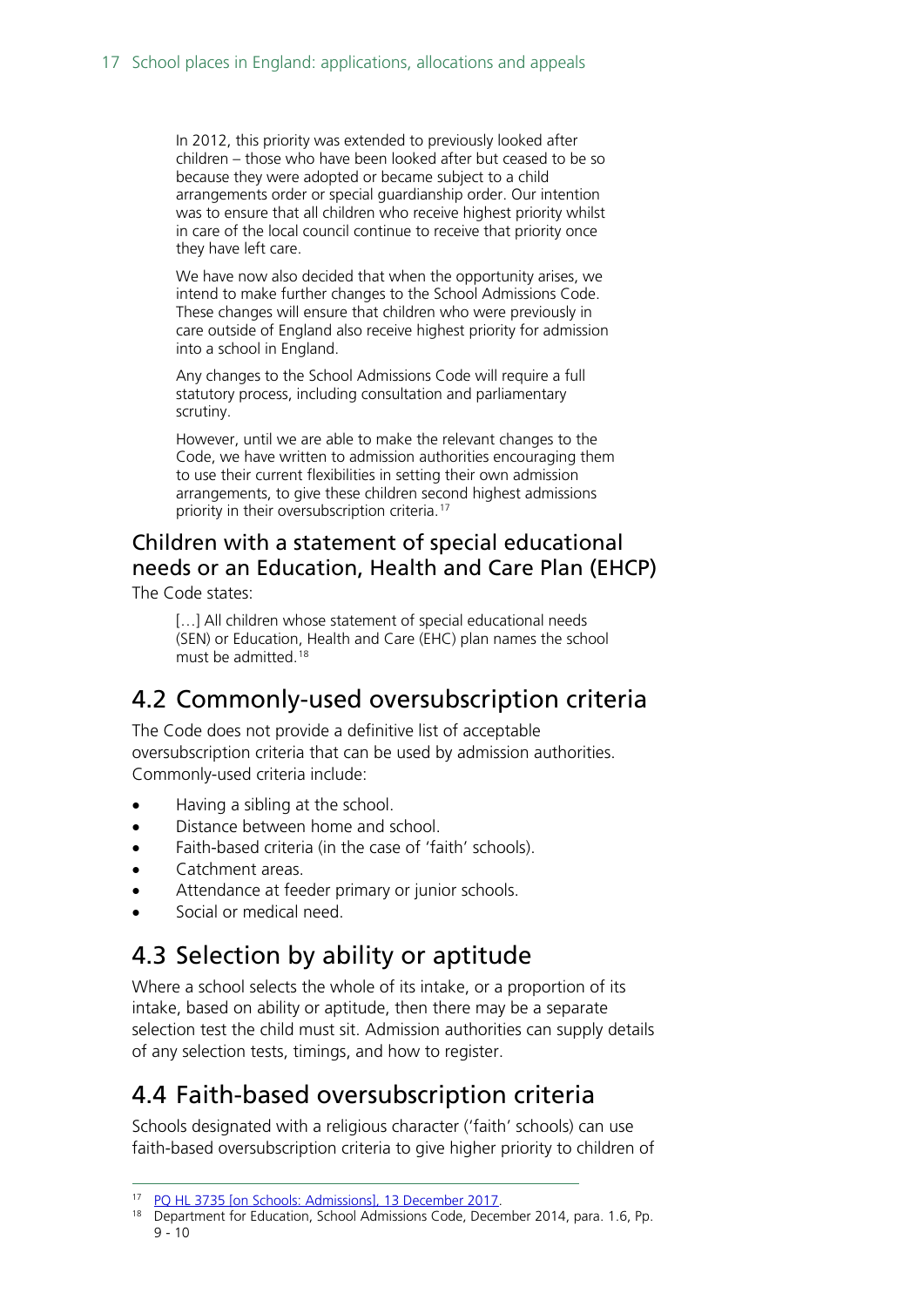the faith than children of other faiths or of no faith, where oversubscribed.

Not all faith schools use faith-based oversubscription criteria.

Where there are fewer applicants than places, all applicants must be given a place without reference to faith; schools can't refuse a place solely on the basis that a child is not of the relevant (or any) faith.

#### <span id="page-17-0"></span>Government consultation on new faith free school admissions

New academies<sup>[19](#page-17-2)</sup> or free schools with a religious character are currently required to admit, as a minimum, 50 per cent of their pupils without reference to faith where oversubscribed.<sup>[20](#page-17-3)</sup>

However, in September 2016, the 2015 Government consulted on removing the 50% cap, $21$  allowing new faith schools to select the whole of their intake on the basis of faith, where oversubscribed. This would be subject to certain conditions such as being able to prove that there is demand for places from parents of other faiths.

This proposal was controversial. The Catholic Education Service welcomed it, saying that the move would "enable new Catholic schools to meet the current parental demand for thousands of new Catholic school places across the country."<sup>[22](#page-17-5)</sup>

Conversely, the British Humanist Association launched a campaign to challenge the proposals, arguing:

The principle of integrated education is under attack like never before in this country following the Government announcement that it will introduce a new generation of state schools that can religiously discriminate against children for all of their places.<sup>[23](#page-17-6)</sup>

As at 13 April 2018, the response to the consultation and confirmation (or otherwise) of these plans was still outstanding; the Government said it will respond "in due course".<sup>[24](#page-17-7)</sup>

### <span id="page-17-1"></span>4.5 What criteria cannot be used to rank applicants?

Admission authorities are responsible for determining their own admission criteria, but the Code sets out certain criteria that they can't use. These include:

 $\overline{a}$ 

<span id="page-17-2"></span><sup>&</sup>lt;sup>19</sup> I.e. not convertors from the maintained or independent sectors, or sponsored

<span id="page-17-3"></span>academies with a predecessor maintained school. 20 Department for Education, School Admissions Code, Dec 2014, paragraphs 1.36 to 1.38 and in particular see footnote 30. 21 DfE, Schools that work for everyone, consultation document, 12 September 2016.

<span id="page-17-5"></span><span id="page-17-4"></span><sup>&</sup>lt;sup>22</sup> Catholic Education Service press statement, 'Catholic Church welcomes Prime<br>Minister's removal of the cap on faith admissions'. 9 September 2016.

<span id="page-17-6"></span> $\overline{P}^{23}$  See: British Humanist Association website article, 'The future of social cohesion in [our country is under threat like never before'](https://humanism.org.uk/what-you-can-do-to-help/contact-your-mp-to-oppose-plans-for-a-new-generation-of-100-religiously-selective-schools/) (undated).

<span id="page-17-7"></span><sup>&</sup>lt;sup>24</sup> See Minister Nick Gibb's [response to a petition on faith school admissions,](https://hansard.parliament.uk/Commons/2018-03-29/debates/18032963000079/NationalAdmissionsPolicyForFaithSchools#contribution-08FECAC1-5443-44DE-B617-60EB935802B2) dated 29 March 2018, v638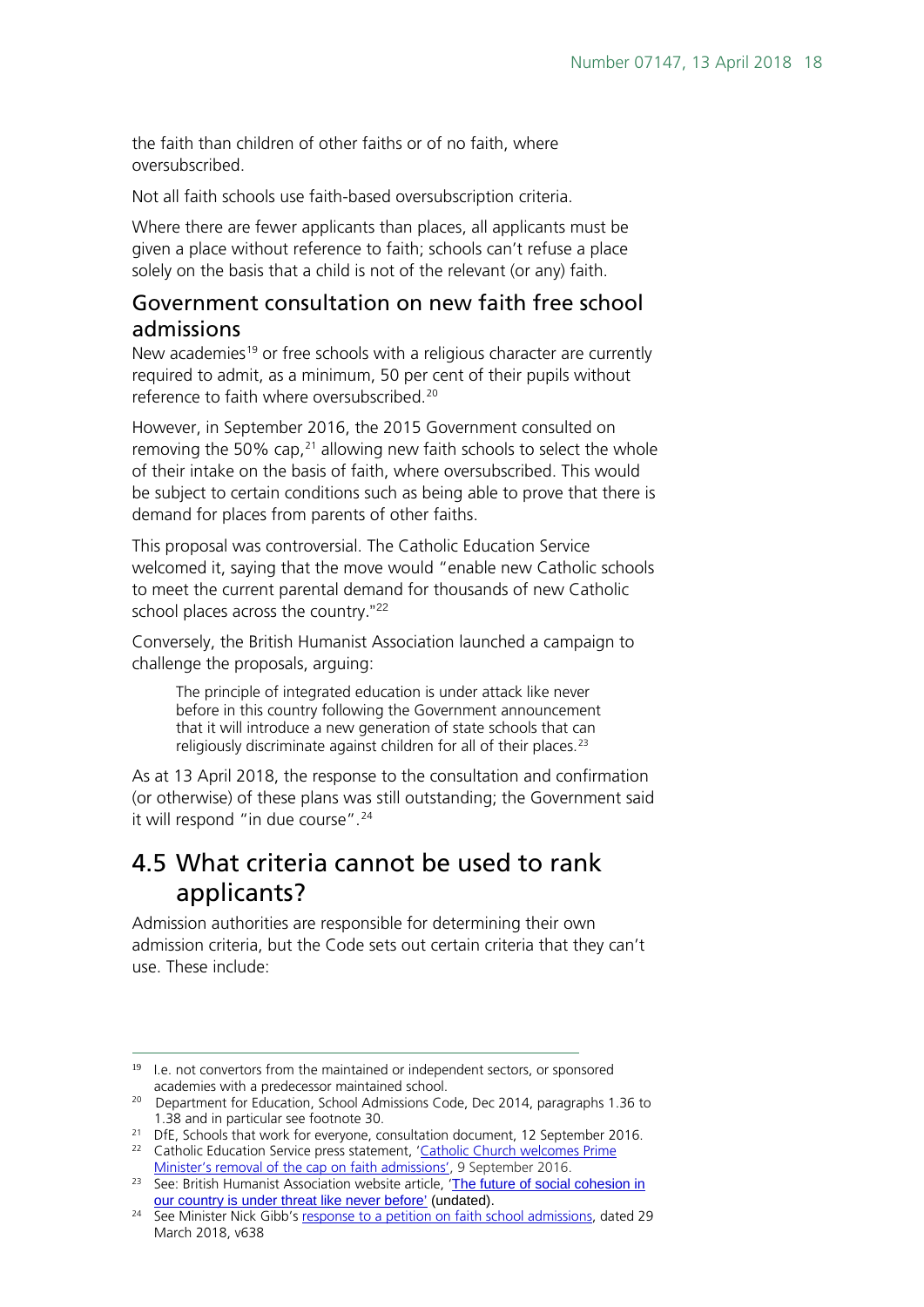- Having arrangements that directly or indirectly disadvantage children from particular social or racial groups, or children with disabilities or special educational needs.
- Using any other criteria other than those clearly stated in published admission criteria when ranking applicants (i.e., using 'discretion' to admit a child who'd not otherwise qualify for a place).
- Taking into account previous schools attended unless this is a named feeder school.
- Taking into account the rank of parental preferences  $-$  i.e., giving a child lower priority simply because the parent had named the school third rather than first on the application form.
- Giving preference based on parents' practical or financial support for the school or a related body, including a religious organisation (aside from particular free schools that can give some priority to children of founders).
- Except in the case of the children of staff and those who would qualify for the [pupil premium](https://www.gov.uk/government/publications/pupil-premium-conditions-of-grant-2017-to-2018) or [service premium,](https://www.gov.uk/government/publications/the-service-pupil-premium/service-pupil-premium-what-you-need-to-know) giving priority to children based on parents' income, occupation, marital or financial status.
- Interviewing parents or children.<sup>25</sup>

## <span id="page-18-0"></span>4.6 Catchment areas

Some areas and schools operate a system of catchment areas, sometimes referred to as priority admission areas. Admission criteria can give some priority to children living within catchment.

Although many schools with catchment areas have space for all catchment children who apply, this isn't always the case and some may apply additional criteria to select between catchment applicants. Therefore, a child can be within catchment but not be offered a place.

Catchment areas must be drawn up in ways that are reasonable and clearly defined (para 1.14 of the Code). If an admission authority is considering changing its catchment area, then this requires a statutory consultation.

In some cases, the term catchment area is used to describe a school's intake area in the previous year – i.e., the furthest distance a child was admitted from under distance criteria. This can be confusing because the school might not in fact have a formal defined catchment area.

## <span id="page-18-1"></span>4.7 In-year applications

-

Parents or carers who want their child to change schools or join a school outside the normal application round (e.g., in the middle of a school year, or at a point when children don't routinely join the school) will usually be required to make an in-year application.

<span id="page-18-2"></span> $25$  There are exceptions for state boarding schools, which may interview children to determine their suitability for boarding, and for entry into the sixth form where a meeting may take place to discuss course options and academic entry requirements. The meeting, however, cannot "form part of the decision-making process on whether to offer a place" (para. 1.9 of the Code).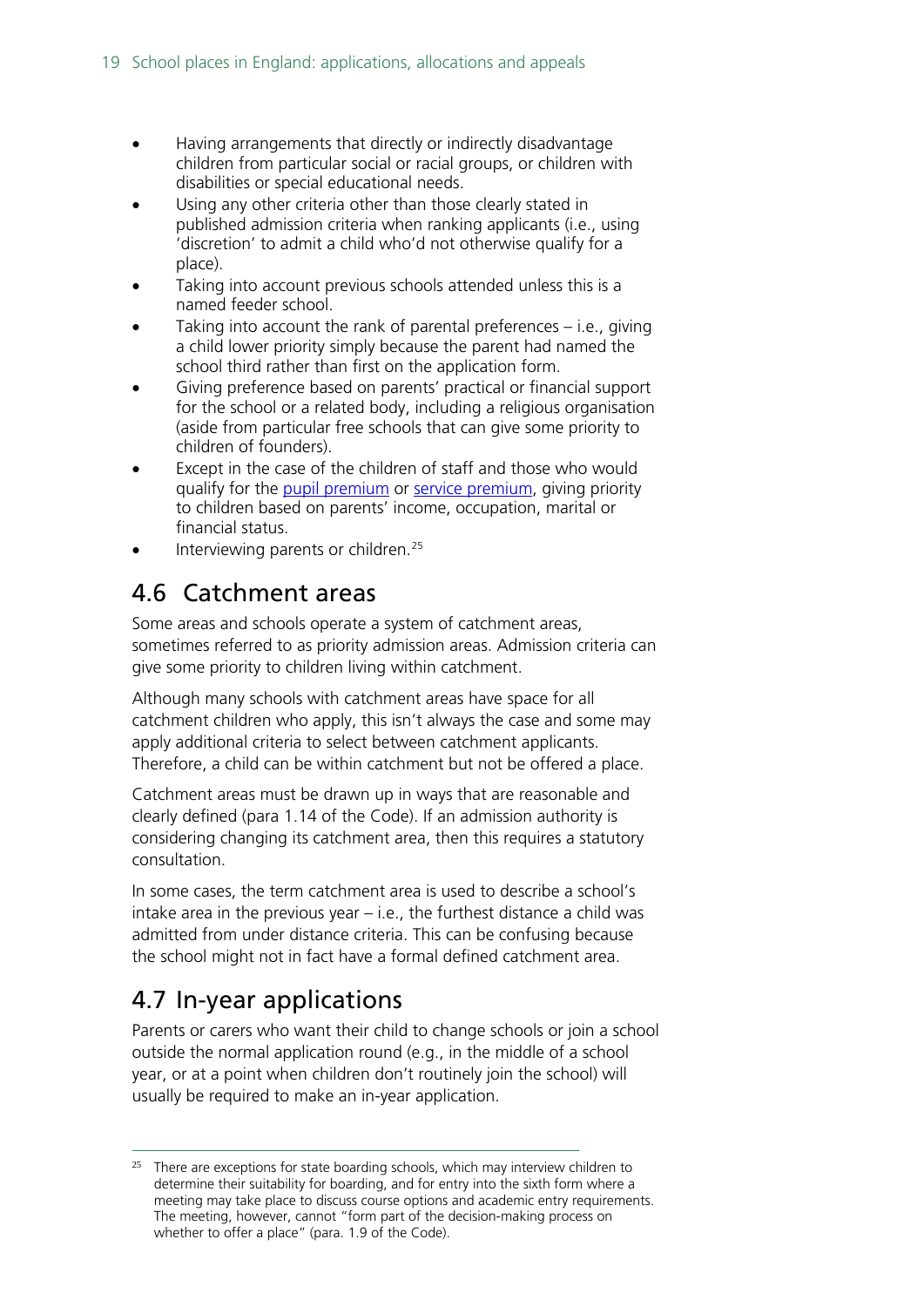In some areas, the local authority handles in-year applications for all schools, including own-admission authority schools, but there is no statutory requirement for them to do this. In some cases, parents may need to apply directly to the school in question.

Parents or carers looking for in-year places for their children can contact the local authority for advice to find out what the arrangements are locally, and which schools may have vacancies.

#### <span id="page-19-0"></span>Fair access protocols for hard-to-place children

Fair access protocols set out how school places should be found for children, particularly vulnerable children, who haven't been able to get a place through the usual in-year processes.

Each local authority must have a fair access protocol, which must be agreed with the majority of schools in the local area. The fair access protocol must cover the following groups, as a minimum:

- children from the criminal justice system or Pupil Referral Units who need to be reintegrated into mainstream education;
- children who have been out of education for two months or more;
- children of Gypsies, Roma, Travellers, refugees and asylum seekers;
- children who are homeless;
- children with unsupportive family backgrounds for whom a place has not been sought;
- children who are carers; and
- children with special educational needs, disabilities or medical conditions (but without a statement or Education, Health and Care Plan).<sup>[26](#page-19-1)</sup>

<span id="page-19-1"></span> $\overline{a}$ <sup>26</sup> Department for Education, School Admissions Code, December 2014, para, 3.15, Pp. 30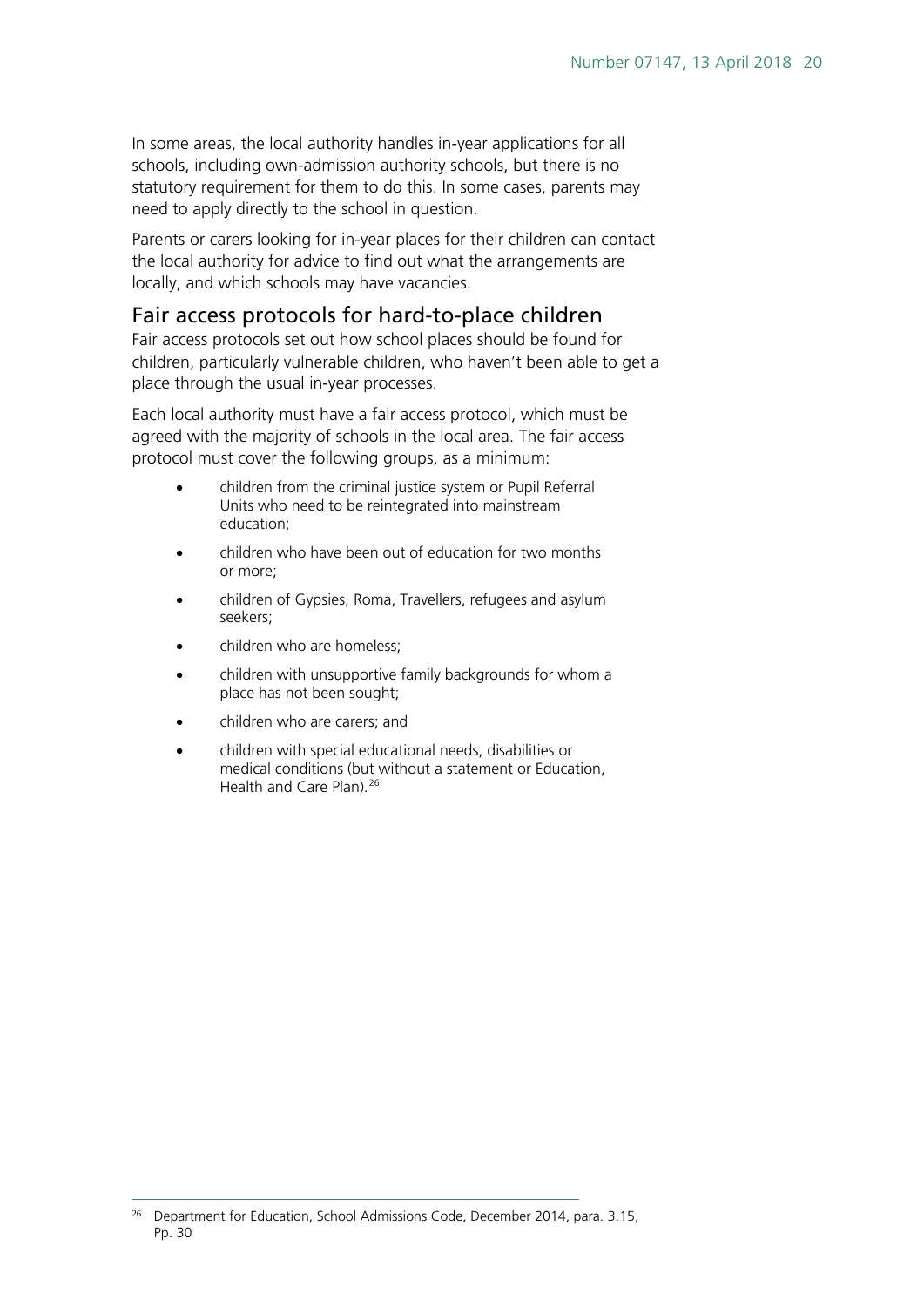## <span id="page-20-0"></span>5. Schools Adjudicator report

The Chief Schools Adjudicator publishes an annual report on school admissions. The [report for 2016-17](https://assets.publishing.service.gov.uk/government/uploads/system/uploads/attachment_data/file/680003/2017_OSA_Annual_Report_-_Final_23_January_2018.pdf) was published on 8 February 2018 and its conclusions included:

- The OSA's case work suggested that the main admissions rounds for entry to schools worked well, and served well "the interests of looked after and previously looked after children, those with disabilities and special needs or who are vulnerable for other reasons." However, the Adjudicator remained "less confident that the needs of children who need a place outside the normal admissions rounds are so well met and I am concerned that some of these children, particularly the more vulnerable, spend more time out of school than they should."<sup>[27](#page-20-1)</sup>
- Objections to admission arrangements formed the largest part of the OSA's work. Objections were made concerning a range of issues, including "the selection of feeder schools, testing arrangements in grammar schools, faith based arrangements and catchment areas."[28](#page-20-2)
- Data provided to the OSA suggested that there were 329 schools with admission arrangements giving some priority to children qualifying for the pupil premium, service premium, or early years pupil premium. The report stresses that this data should be treated with some caution.[29](#page-20-3)
- There was a significant decrease in 2016-17 in the number of objections received about the admission of summer born children to school, compared to the previous reporting year.

<span id="page-20-1"></span><sup>&</sup>lt;sup>27</sup> Office of the Schools Adjudicator [Annual Report September 2016 to August 2017,](https://assets.publishing.service.gov.uk/government/uploads/system/uploads/attachment_data/file/680003/2017_OSA_Annual_Report_-_Final_23_January_2018.pdf) February 2018, p4.

<span id="page-20-2"></span><sup>28</sup> *Ibid.*

<span id="page-20-3"></span><sup>29</sup> *Ibid.,* p19.